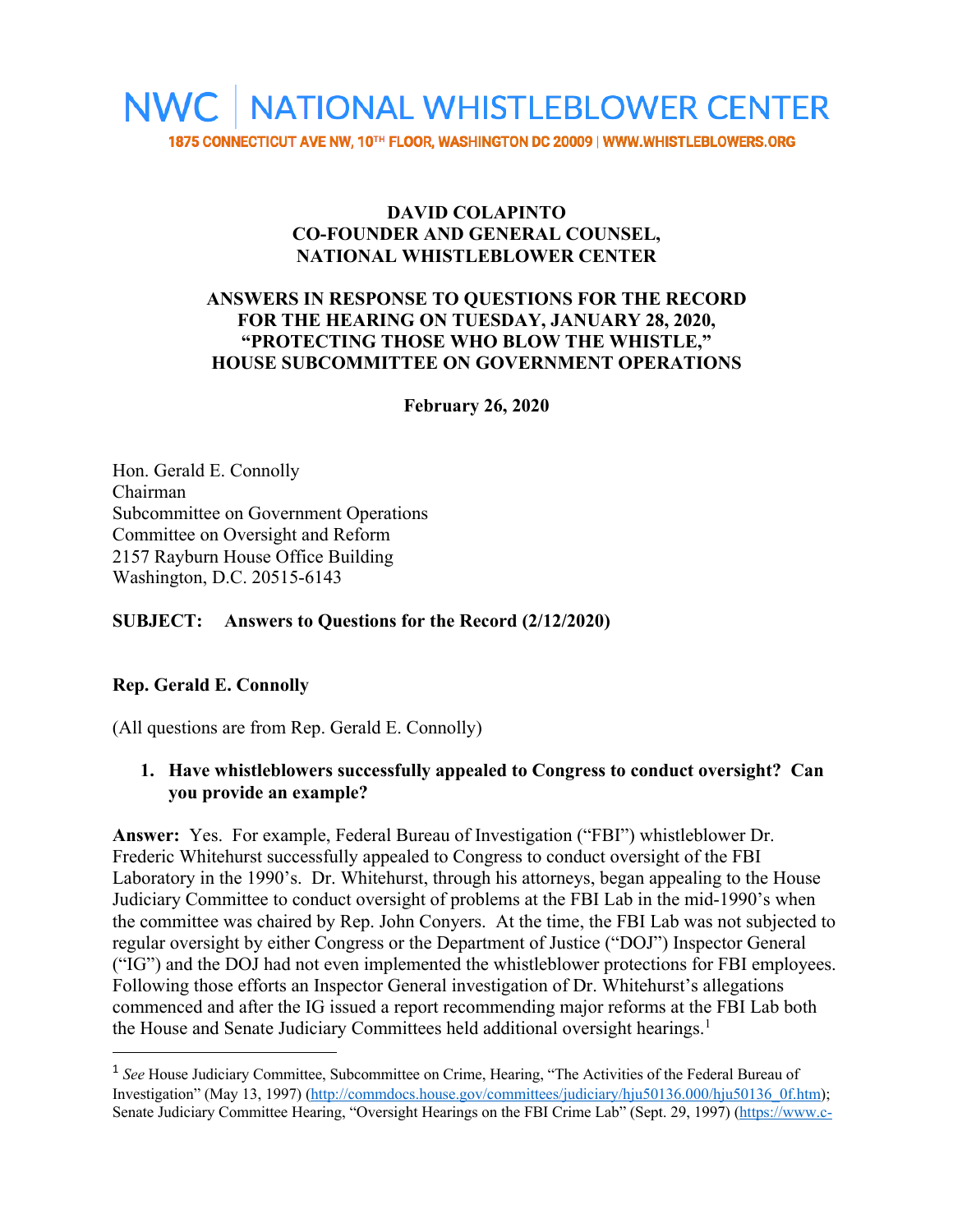In February of 1998, Senator Charles Grassley, who actively engaged in oversight through his role as a member of the Senate Judiciary Committee, cited Dr. Whitehurst's whistleblowing as a victory for government accountability and declared Dr. Whitehurst to be "a true national hero."2

As a result of congressional oversight substantial reform of the FBI Laboratory was ordered for the first time by the Attorney General. *See* S. Hrg. 112-519, p. 4 (July 18, 2012) ("The disclosures Dr. Whitehurst made resulted in the Department of Justice IG investigation that recommended 40 changes to improve procedures at the lab, including accreditation by an outside body. Thanks to the actions of Dr. Whitehurst, cases where faulty procedures, flawed analysis, and improper testimony had been given were reviewed.") (remarks of Sen. Grassley).

Additionally, in response to Dr. Whitehurst's allegations of whistleblower retaliation President Clinton ordered that statutory whistleblower protections for FBI employees be implemented by the DOJ for the first time. *See* Memorandum of President William Jefferson Clinton, "Delegation of Responsibilities Concerning FBI Employees Under the Civil Service Reform Act of 1978," Vol. 62 *Federal Register* No. 81, p. 23123 (April 14, 1997).

As a result of Dr. Whitehurst's whistleblowing there has been continuing oversight of the FBI Lab which resulted in the DOJ and FBI formally acknowledging in 2015 that nearly every examiner in the FBI Lab's microscopic hair comparison unit gave flawed testimony in almost all criminal trials where they offered evidence against criminal defendants over more than a twodecade period between 1980-2000.<sup>3</sup> The continued oversight also required expanded reviews of thousands of criminal cases. In particular, there have been several cases where individuals were found to have been released from lengthy prison sentences after subsequent reviews have found they were wrongfully convicted due to improper handling of forensic evidence by the FBI Lab and false or improper testimony by Lab examiners. *Id.* (citing 3 cases as of 2015 where criminal defendants had been totally exonerated). Reviews of thousands of FBI Lab cases continue to this day.

There are many other examples of successful congressional oversight resulting from whistleblower disclosures by federal employees. This example, however, is particularly instructive because congressional oversight of the FBI was virtually nonexistent before the Whitehurst whistleblower disclosures. Oversight by Congress produced substantive reforms in the FBI Laboratory's handling of criminal cases, continuing reviews of misconduct in the Lab's

<sup>3</sup> *See* Spencer Hsu, "FBI admits flaws in hair analysis over decades," Washington Post (April 18, 2015) (citing continuing oversight by Senators Grassley and Leahy on the Senate Judiciary Committee) (https://www.washingtonpost.com/local/crime/fbi-overstated-forensic-hair-matches-in-nearly-all-criminal-trials-fordecades/2015/04/18/39c8d8c6-e515-11e4-b510-962fcfabc310\_story.html); Spencer Hsu, "Convicted defendants left uninformed of forensic flaws found by Justice Dept.," Washington Post (April 16, 2012) (https://www.washingtonpost.com/local/crime/convicted-defendants-left-uninformed-of-forensic-flaws-found-byjustice-dept/2012/04/16/gIQAWTcgMT\_story.html).

span.org/video/?92251-1/fbi-crime-lab); Cassandra Burrell, "Justice says FBI Trying to correct lab problems," Associate Press (Sept. 29, 1997) (https://apnews.com/565384fbbb2c05e9e928d33624c138fd). *See also*, Senate Judiciary Committee Hearing, S. Hrg. 112-519, "Improving Forensic Science in the Criminal Justice System" (July 18, 2012) (https://www.govinfo.gov/content/pkg/CHRG-112shrg75711/pdf/CHRG-112shrg75711.pdf).

<sup>2</sup> https://www.grassley.senate.gov/news/news-releases/regarding-fbi-and-dr-frederic-whitehurst.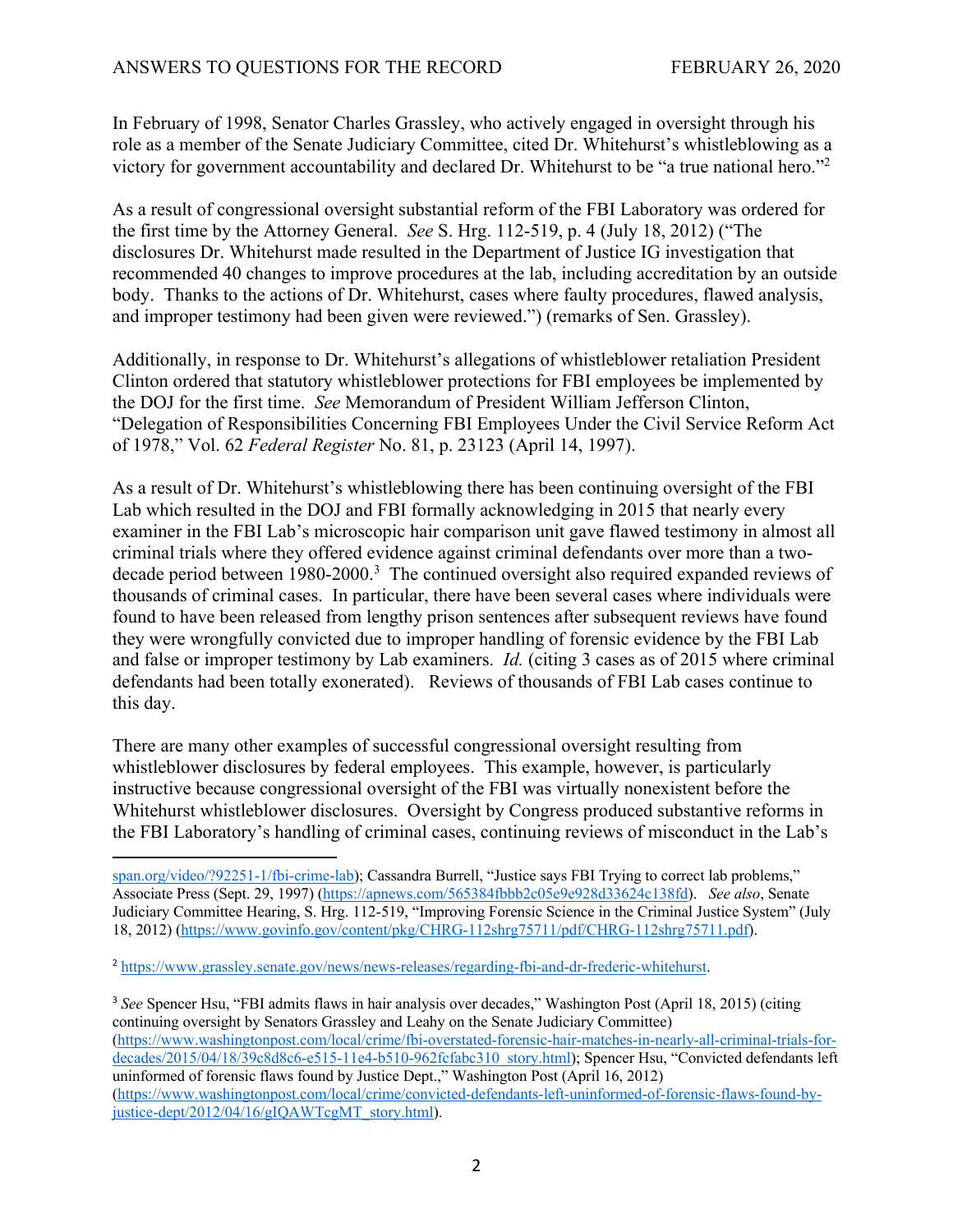handling of criminal cases where defendants have been released or exonerated due to wrongful convictions and the implementation of FBI whistleblower procedures where none had previously existed. While much work still needs to be done to take effective corrective action to address all of these issues, none of them would have come to public attention but for the congressional oversight in response to a whistleblower's disclosures.

#### **2. How would you further clarify or bolster protections for whistleblowers? Can you provide specific statutory citations where these changes could be made?**

**Answer:** The following recommendations are being made to further clarify or bolster existing protections for federal employee whistleblowers. These are by no means the only reforms that are needed but they are the most important based on the recognized failures that confront the current administrative and legal scheme that whistleblowers use to make confidential disclosures or to enforce protections in the event there is retaliation.

We recommend clarifying the law in three areas:

- (A) Enact clarifying amendments to the following whistleblower provisions of the Civil Service Reform Act and the statute protecting confidentiality of whistleblowers who work in the intelligence community. The specific provisions that need clarifying amendments are 5 U.S.C.  $\S 2302(a)(2)(A)$  and 50 U.S.C.  $\S 3234(a)(3)$ . The specific text of the proposed clarifying amendments is attached hereto as Attachment "A".
- (B) Enact clarifying amendments to the Privacy Act of 1974, 5 U.S.C. § 552a, to increase penalties and enhance remedies for the wrongful disclosure of information relating to confidential whistleblowers and any person whose information is contained in a Privacy Act system of records. The specific text of the proposed clarifying amendments is attached hereto as Attachment "B".
- (C) Enact court access and jury trial provisions to the following whistleblower provisions of the Civil Service Reform Act by amending 5 U.S.C. § 7703. The specific text of this proposed amendment is attached hereto as Attachment "C".

# **3. How have confidential whistleblowers contributed to improving this nation?**

**Answer:** In recent years, the confidential whistleblower disclosure provision of 5 U.S.C. § 1213(h) has enabled federal employees throughout the government to report to the Office of Special Counsel ("OSC") serious misconduct or fraud that otherwise would not have been known. Under the federal whistleblower statute, 5 U.S.C. § 1213(h), it is up to the federal employee to choose whether to remain anonymous and the federal government is not permitted to disclose the whistleblower's identity without the consent of the whistleblower.

In FY 2018 alone, confidential whistleblower disclosures resulted in saving millions of dollars in taxpayer dollars and fixed major problems within the federal government. Examples of federal employees making confidential whistleblower disclosures to OSC include federal air traffic controllers reporting dangerous flight protocols, Pentagon procurement officers reporting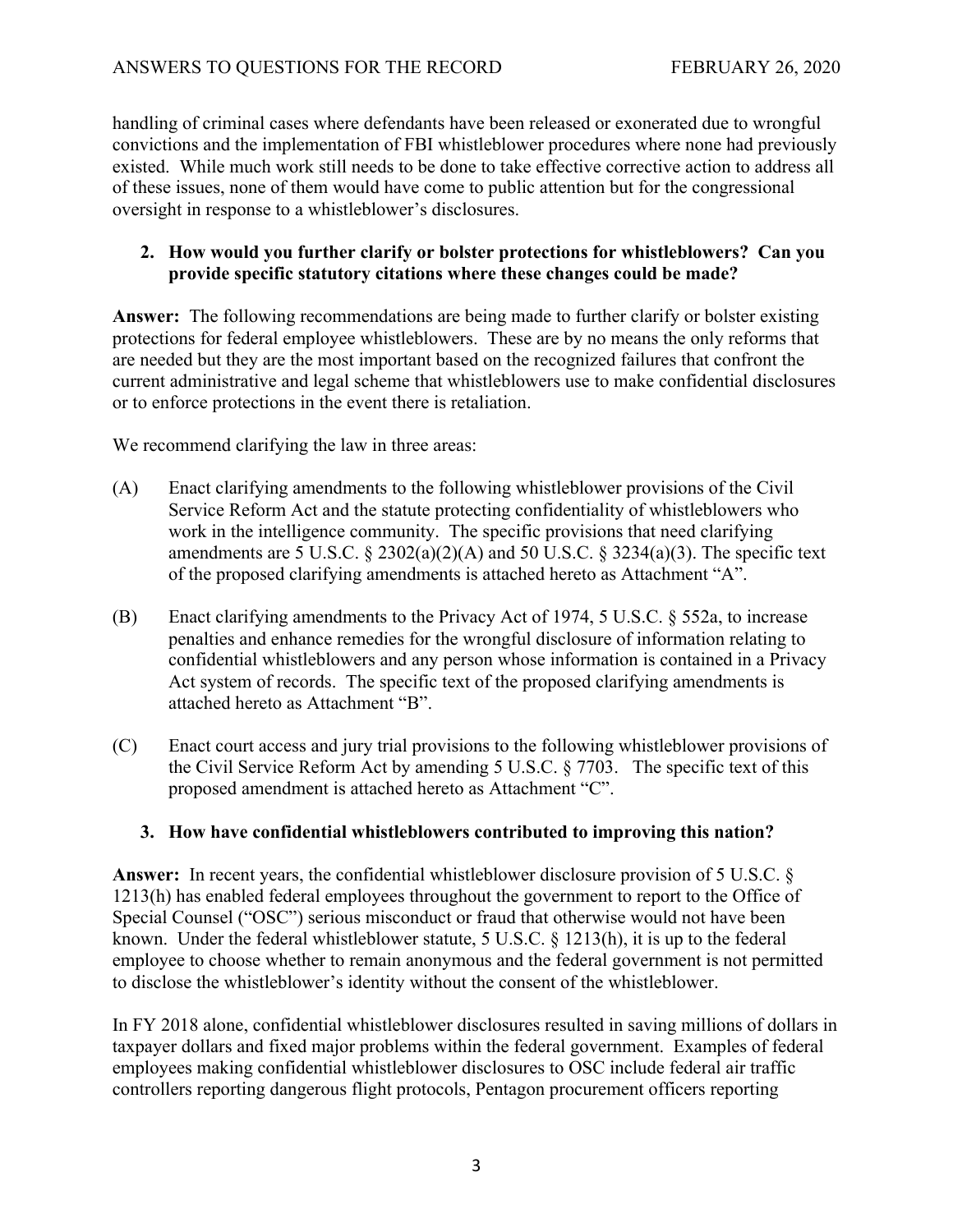significant irregularities in government contracts, and U.S. Department of Veterans Affairs ("VA") professionals reporting unsafe practices in hospitals and clinics.

Remarkably, of the confidential whistleblower disclosures that were referred by OSC for investigation and that were closed in FY 2018, agencies substantiated allegations in 88 percent of the cases. The OSC has described the contributions by these dedicated public servants who made confidential whistleblower disclosures as follows<sup>4</sup>:

- They are invaluable to highlighting quality of care issues at VA health facilities and ensuring our government fulfill its solemn commitment to our veterans.
- Confidential whistleblowers have helped improve public safety, prevent fraud and abuse, and recoup significant funds to the U.S. Treasury.
- In one of the more recent examples, a Navy whistleblower reported to OSC that \$32 million in equipment was unaccounted for due to lax accountability measures at the facility, a claim substantiated by the agency. As a result, new policies were put in place to improve accountability and prevent further equipment loss, thus saving valuable taxpayer resources.
- In another recent case, OSC referred a whistleblower's disclosure that an Environmental Protection Agency (EPA) regional office had failed to conduct proper lead‐based paint inspections as required by law. The EPA's Office of Inspector General investigated and largely substantiated the whistleblower's disclosures. The EPA agreed to multiple systemic improvements to increase oversight and accountability.
- Additionally, in December of 2019 OSC announced that it had substantiated a disclosure from a confidential whistleblower at the VA, and OSC confirmed there was "more than \$223 million in wasteful spending and delayed payments for veterans' medical bills."5

Unquestionably, the confidential and anonymous whistleblower disclosure provisions of the federal whistleblower statute work. They enable federal employees to remain anonymous in order to encourage the reporting and correction of serious problems. The successful track record of confidential whistleblower disclosures is undeniable. Confidential whistleblowing results in saving lives, saving taxpayer money and rooting out fraud, abuse and violations of law that likely would have gone undetected.

Other laws that have enacted strong confidential whistleblower disclosure provisions, such as the Internal Revenue Service ("IRS") tax fraud whistleblower law, the Securities and Exchange

<sup>4</sup> https://osc.gov/News/Pages/19-04-Notable-2018-Accomplishments.aspx

<sup>5</sup> https://osc.gov/News/Pages/20-07-VA-Wasted-223-Million.aspx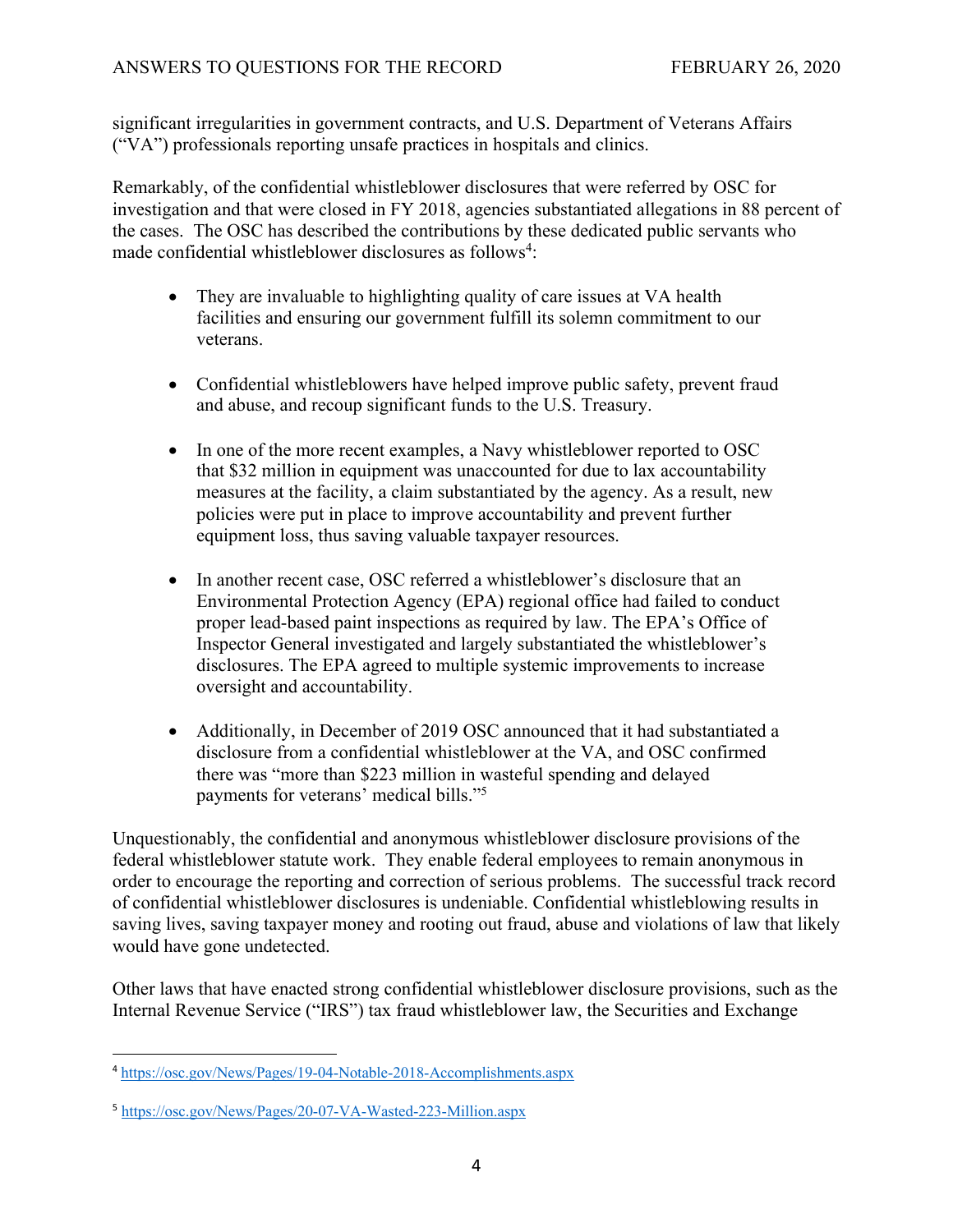Commission ("SEC") and Commodity Futures Trading Commission ("CFTC") whistleblower law, and the Auto Safety whistleblower law, have also been highly successful. Under the IRS, SEC, CFTC and Auto Safety whistleblower laws whistleblowers submit confidential reports that result in enforcement actions that have recovered billions of dollars for investors and taxpayers over the last decade. For example:

- Since the IRS whistleblower program was established in 2007, the government has collected approximately \$5.7 billion in unpaid taxes, penalties and fines as a result of whistleblowers reporting major tax frauds.<sup>6</sup>
- Since the SEC whistleblower program's inception in 2011, "the SEC has ordered wrongdoers in enforcement matters brought with information from meritorious whistleblowers to pay *over \$2 billion in total monetary sanctions*, including more than \$1 billion in disgorgement of ill-gotten gains and interest, *of which almost \$500 million has been, or is scheduled to be, returned to harmed investors*."7
- The CFTC whistleblower program has reported enforcement actions that imposed sanctions orders totaling *more than \$800 million* that resulted from information reported by meritorious whistleblowers.<sup>8</sup>

Under all of these laws, confidential whistleblowers have helped the government recover many billions of dollars on behalf of U.S. taxpayers and investors, and the enforcement actions have helped to deter fraud by wealthy tax cheats, banks and publicly traded companies. Unquestionably, confidential whistleblowers have been essential to protecting taxpayers, investors and the general public from massive fraud.

# **4. In your experience representing whistleblowers, have they felt that their identity was sufficiently protected by the law?**

**Answer:** No. Although there are several provisions of law purporting to protect the identity of whistleblowers who make disclosures, in my experience representing whistleblowers for more than 30 years many feel particularly vulnerable in the event their identity is exposed either in retaliation or as a result of their identity becoming known through investigations or improper means. Consequently, attorneys representing whistleblowers who work in the federal government must advise their clients that in the event of a breach of their confidentiality the current remedies are particularly weak or in many cases non-existent. This is a major disincentive to blowing the whistle in the federal government.

By contrast, in private industry there are better protections for enforcing whistleblower confidentiality and for bringing a civil action to remedy a breach of whistleblower confidentiality

 $6$  https://www.irs.gov/pub/whistleblower/fy19 wo annual report final.pdf

<sup>7</sup> https://www.sec.gov/files/sec-2019-annual%20report-whistleblower%20program.pdf (emphasis added).

<sup>8</sup> https://whistleblower.gov/sites/whistleblower/files/2019- 10/FY19%20Annual%20Whistleblower%20Report%20to%20Congress%20Final.pdf (emphasis added).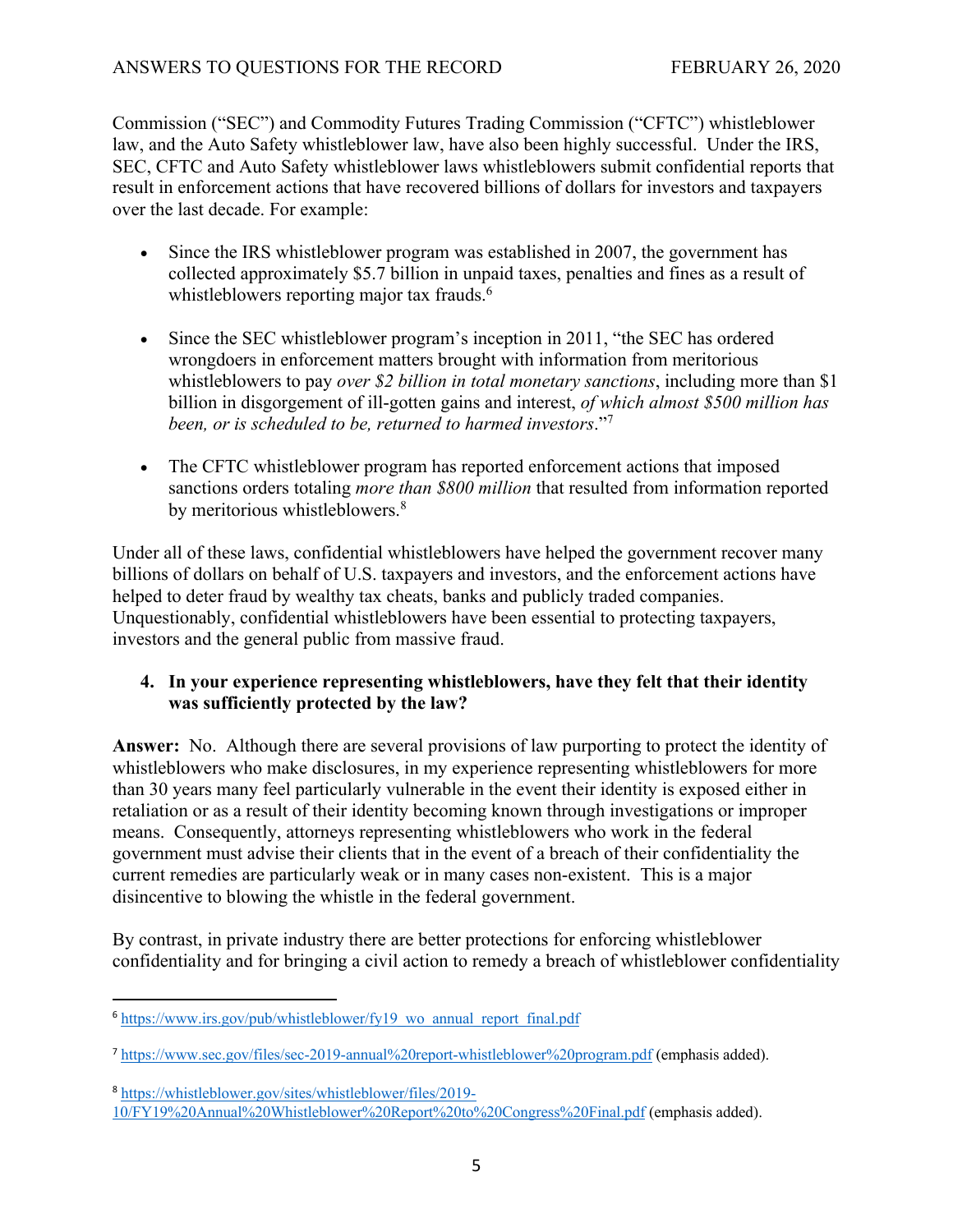or other forms of harassment. For example, in 2011 Congress passed strong whistleblower provisions in the Dodd-Frank Act, which encourages and protects confidential whistleblowing on securities fraud, commodities fraud, and bribery under the Foreign Corrupt Practices Act. By law, the SEC and CFTC must maintain the confidentiality of whistleblowers who request such protection. Also, these laws permit whistleblowers to make anonymous filings with the SEC and CFTC.

Notably, the SEC has issued sanctions against companies for taking steps to identify a confidential whistleblower. *See* In *the Matter of Homestreet, Inc., et al.,* Order, p. 9 SEC Release No. 79844 (Jan. 19, 2017) ("by taking actions to determine the identity of an individual whom HomeStreet suspected had brought the hedge accounting errors to the Commission staff, including suggesting that the terms of an indemnification agreement could allow them to deny payment to an individual who HomeStreet believed to be a whistleblower, HomeStreet acted to impede individuals from communicating directly with the Commission staff about a possible securities law violation.").

Also, federal courts have found that breaching an employee's right to confidentiality can constitute an adverse action in violation of whistleblower protection statutes. The U.S. Court of Appeals for the Fifth Circuit said it best, when it upheld an award of damages to a whistleblower simply based on the employer's disclosure of his identity which was deemed to be a violation of the Sarbanes Oxley Act whistleblower provisions. The Court held that "it is *inevitable that such a disclosure [of the whistleblower's identity] would result in ostracism*, and, unsurprisingly, that is exactly what happened to [the whistleblower] following the disclosure." The Court went on to note: "*'no one volunteers for the role of social pariah.*'" *See, Halliburton v. Administrative Review Board*, 771 F.3d 254, 262 (5th Cir. 2014)(emphasis added) (citations omitted).

Congress should clarify protections for whistleblower confidentiality for federal employees modeled on the stronger protections that exist for whistleblowers in the private sector. That would go a long way to instilling confidence for whistleblowers that their identity will be protected and that there are effective remedies to combat retaliation in the event their identities become known.

#### **5. Do you believe we should legislate penalties against individuals responsible for either the "outing" or the unfair treatment of whistleblowers?**

**Answer:** Yes. President Trump made a direct call for the public outing of the confidential Trump-Ukraine whistleblower's identity which was acted upon by his supporters.<sup>9</sup> This was very alarming not only because the President is required by law to protect intelligence community whistleblowers pursuant to 50 U.S.C. § 3234. Unquestionably, the risk of harm to

<sup>&</sup>lt;sup>9</sup> See, e.g., FOX News, "Debate continues over protections for Ukraine whistleblower" (Nov. 5, 2019) (https://video.foxnews.com/v/6100840036001#sp=show-clips); Madlin Mekelburg, "Texas Rep. Louie Gohmert repeats false claim about Trump whistleblower," Houston Chronicle (Nov. 4, 2019) (https://www.houstonchronicle.com/news/politics/texas/article/Texas-Rep-Louie-Gohmert-repeats-false-claim-14789059.php?utm\_campaign=CMS%20Sharing%20Tools%20(Premium)&utm\_source=t.co&utm\_medium=referr al).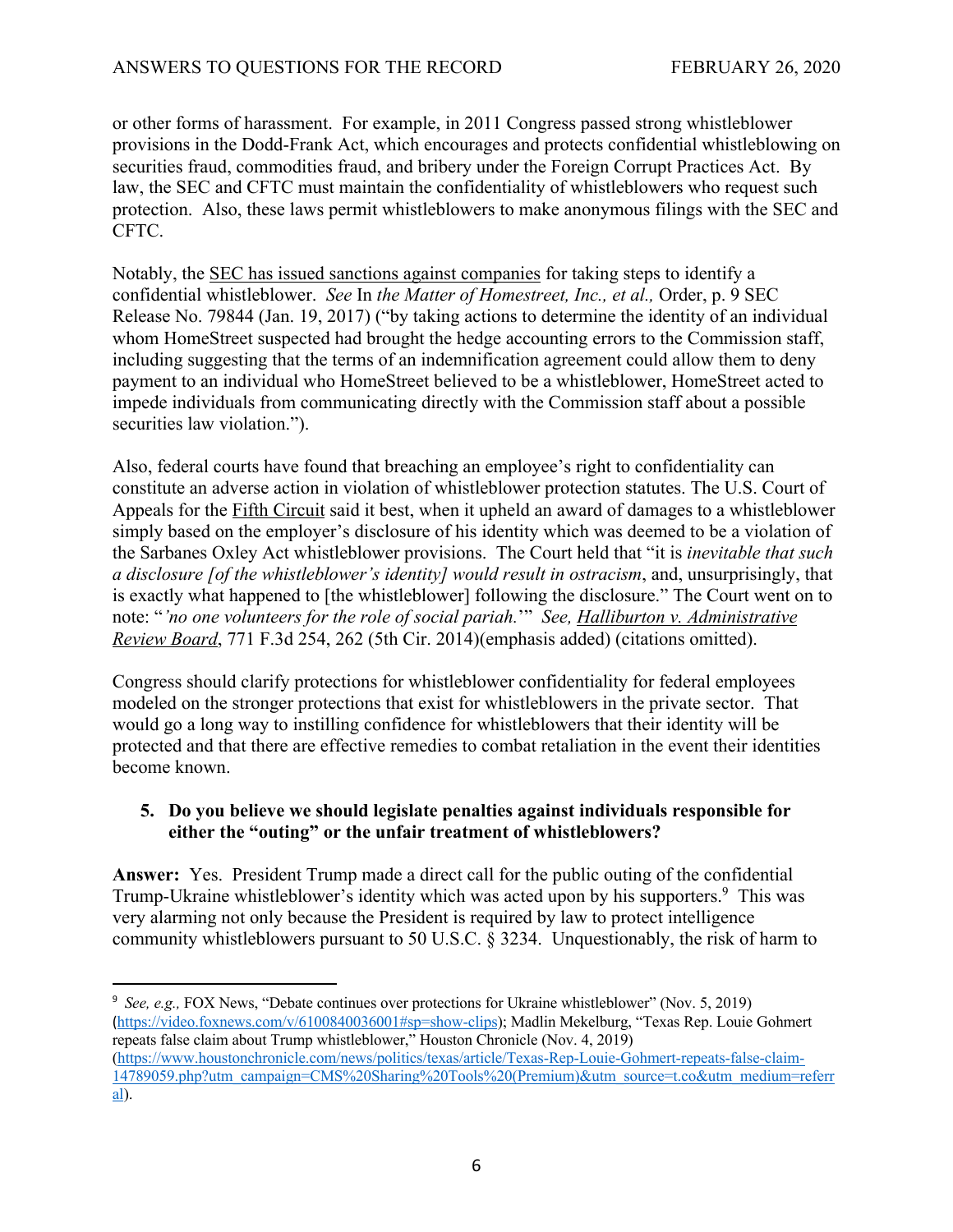confidential whistleblowers is great when they are publicly attacked and their identity is revealed, or threatened to be revealed. The recent criminal indictment of someone who acted upon the attacks made against the Trump-Ukraine whistleblower and their attorney, by sending death threats to the whistleblower's attorney, demonstrates that the risk of personal harm to whistleblowers is real. *See* Attachment D, Copy of Indictment in *U.S. v. Atkinson,* No. 1:20-cr-20085 (E.D. Mich. Feb. 21, 2020). According to that indictment, the defendant allegedly sent a death threat on November 7, 2019 to the whistleblower's attorney the day after President Trump held a televised campaign rally on November 6, 2019 at which the President made angry personal attacks against the whistleblower and their attorney.10 Earlier that day, the President's son, Donald Trump, Jr. published a tweet to his 4 million followers on Twitter speculating on the alleged name of the confidential Trump-Ukraine whistleblower.<sup>11</sup>

Each of the legislative proposals set forth in response to these QFR's would help to address this issue. First, Congress should clarify that federal whistleblowers who are attacked by government officials and whose identities are threatened to be revealed or revealed should be able to file a claim of retaliation under the whistleblower provisions of the Civil Service Reform Act. *See*  Response to QFR No. 2 and Attachment A. Second, federal whistleblowers need to be able to enforce those rights to fight retaliation, but the current administrative system has failed and whistleblowers need court access and jury trials to effectively seek justice when faced with retaliation. *See* Response to QFR Nos. 2, 6-7, and Attachments A-C.

In addition to bolstering and clarifying the remedies available to address retaliation in violation of the whistleblower protection provisions of the civil service laws, Congress needs to strengthen the Privacy Act of 1974, 5 U.S.C. § 552a, which was intended to be an enforcement tool to protect all citizens from harms resulting from the wrongful disclosure of confidential information stored in government files. Congress should enact a clarifying amendment to restore the purpose of the Privacy Act to permit civil damages for violations of the Privacy Act's disclosure without consent rule and expressly provide for Privacy Act damages for breaches of whistleblower confidentiality. *See* Attachment C.

This change would assist all federal whistleblowers, whether or not they are confidential, by preventing the disclosure or leaking of other information from government files that is protected by the Privacy Act, such as information contained in federal personnel files, medical files and security clearance files.

Leaking personal information from government files has unfortunately been all too common a tactic to smear a federal whistleblower.

<sup>&</sup>lt;sup>10</sup> See Reis Thebault, "'We will hunt you down': Man threatened attorney of Trump whistleblower prosecutors say," Washington Post (Feb. 20, 2020) (https://www.washingtonpost.com/nation/2020/02/20/whistleblower-attorneythreatened/).

<sup>&</sup>lt;sup>11</sup> Ramsey Touchberry, "Law Firm Representing Whistleblower Calls Trump, Jr.'s Speculation on Client Identity 'Disgusting and Reckless,'" *Newsweek* (Nov. 6, 2019) (https://www.newsweek.com/law-firm-representingwhistleblower-calls-trump-jrs-speculation-clients-identity-disgusting-1470163?utm\_campaign=NewsweekTwitter&utm\_source=Twitter&utm\_medium=Social.).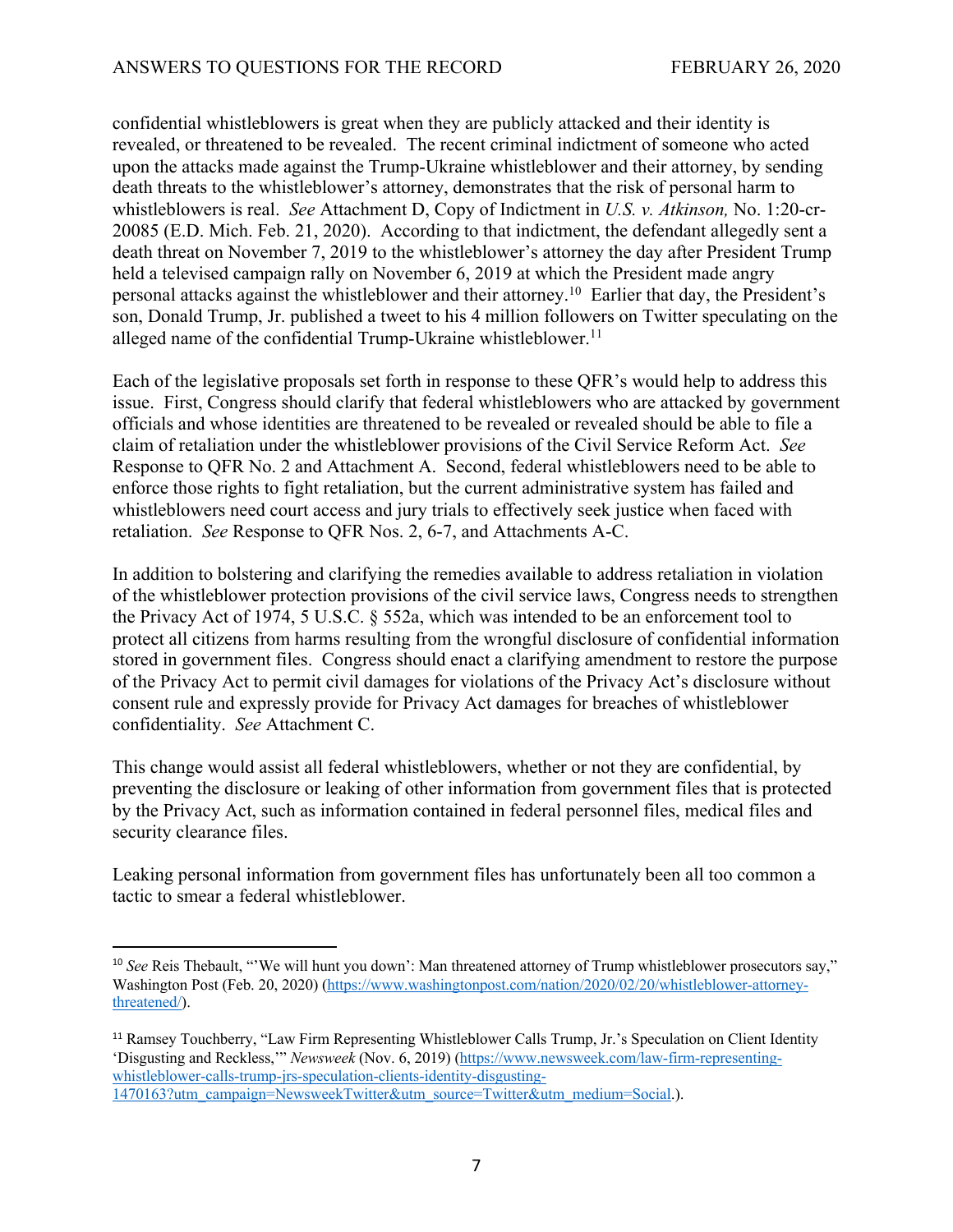For example, when Dr. Fredric Whitehurst blew the whistle on the FBI crime lab he alleged that the FBI was selectively leaking derogatory information about him to the news media in order to discredit him despite that he had received only the highest performance ratings and the government had called him to testify as an expert in numerous criminal cases. As a result of a lawsuit filed in federal court alleging Privacy Act violations the FBI ultimately settled with Dr. Whitehurst in advance of trial.

Similarly, when Linda Tripp reported to Independent Counsel Kenneth Starr misconduct by President Bill Clinton, in what came to be known as the Lewinsky scandal, she was subject to illegal leaks to the media from confidential personnel and security clearance files. A Department of Defense Inspector General investigation subsequently found that two Pentagon officials in fact leaked confidential information about Ms. Tripp in violation of the Privacy Act. The Defense Department later settled Ms. Tripp's Privacy Act lawsuit over these violations.

However, the Supreme Court has issued two decisions interpreting the civil damages provisions of the Privacy Act that limits recoveries to "actual damages" that did not include compensatory damages for non-pecuniary harm, such as damage to reputation or emotional harm.<sup>12</sup> The Privacy Act civil remedies also do not provide for injunctive relief. Given these limitations it is difficult for someone who is victimized by a leak of Privacy Act protected information to recover damages and pursue a Privacy Act case.

Furthermore, disclosing the identity of a whistleblower or confidential informant could also constitute an obstruction of justice, see, e.g., 18 U.S.C. § 1513(e) ("Whoever knowingly, with the intent to retaliate, takes any action harmful to any person, including interference with the lawful employment or livelihood of any person, for providing information to a law enforcement authority any truthful information relating to the commission of any Federal offense, shall be fined under this title or imprisoned not more than 10 years, or both." $)$ .<sup>13</sup> Recently, a federal appeals court upheld a defendant's conviction for witness retaliation under this statute. *U.S. v. Edwards, 783 Fed.Appx.* 540 (6<sup>th</sup> Cir. 2019).<sup>14</sup> The defendant knowingly shared pictures of a witness who testified against her brothers in a drug trial on a social media site and that as a result the victim suffered harm, and when asked in response to her posts the defendant replied that the witness (who was also a confidential informant) was a "snitch" on her brothers and she thought he lied about them. *Id.* While this potential criminal penalty is available to protect confidential whistleblowers who are informants to law enforcement, the more typical problem that exists is

<sup>12</sup> See *Federal Aviation Administration v. Cooper,* 566 U.S. 284 (2012) (holding that "actual damages" under the Privacy Act is not clear enough to allow damages for mental or emotional distress); *Doe v. Chao*, 540 U.S. 614 (2004) (holding that the Privacy Act's statutory minimum damages of \$2,000 per Privacy Act violation could not be recovered unless the plaintiff could prove "actual damages.").

<sup>&</sup>lt;sup>13</sup> In 2002, during the debate on the passage of the Sarbanes Oxley Act, at the urging of Rep. F. James Sensenbrenner, one of the criminal obstruction statutes was strengthened to expressly address harm inflicted on whistleblowers. See, Cong. Rec., p. H5462 (July 25, 2002) (remarks of Mr. Sensenbrenner) (making it "a crime for someone to knowingly retaliate against a whistle blower and providency a criminal penalty of up to 10 years for such offense."). That criminal obstruction statute is not limited to knowing retaliation against corporate whistleblowers and it has been applied to prosecute anyone who knowingly retaliates against any individual who provides information to federal law enforcement.

<sup>14</sup> *Also see, U.S. v. Edwards,* 291 F. Supp.3d 821 (S.D. Ohio 2017) (denying motion to dismiss indictment).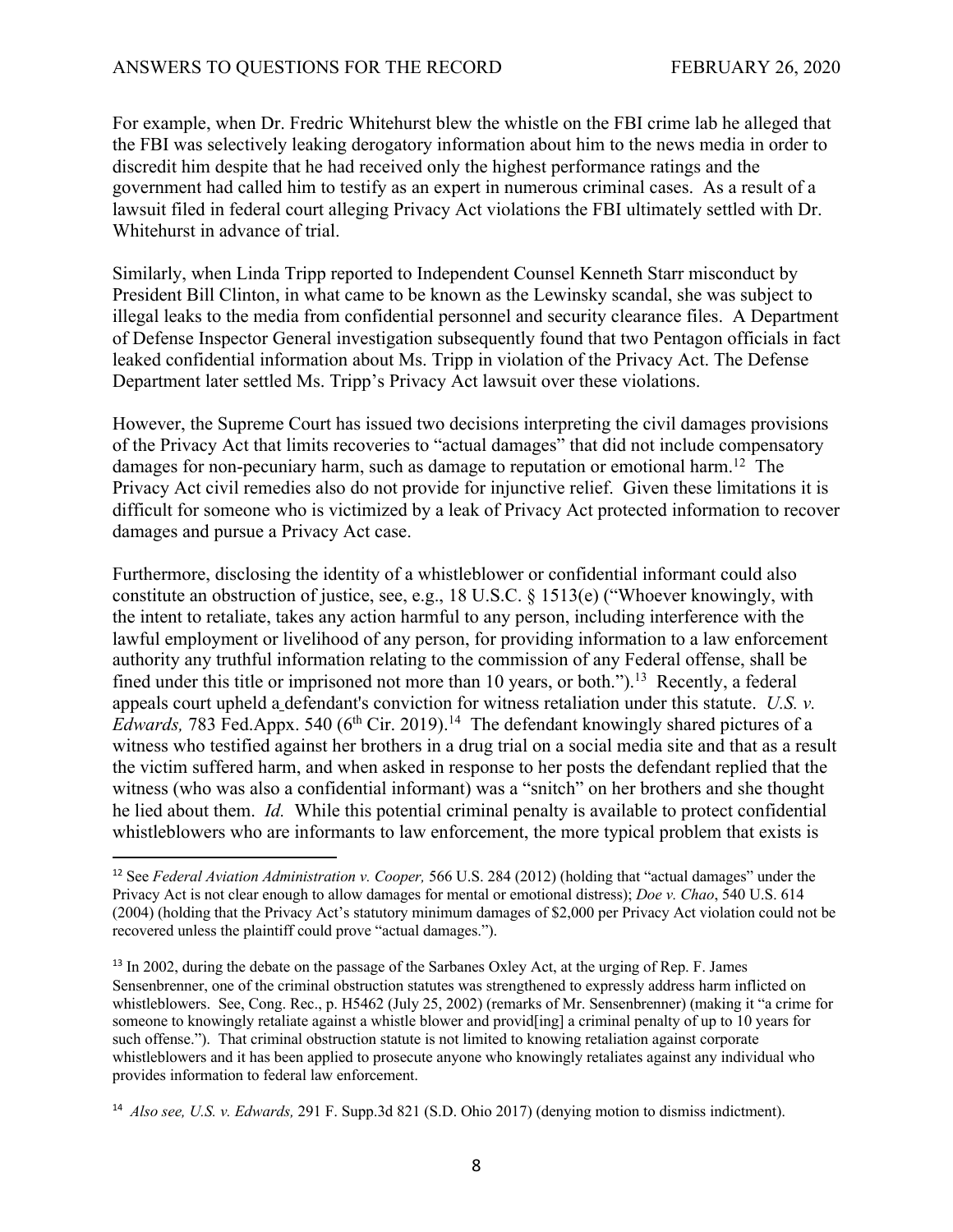where there are threats and subsequent breaches of a whistleblower's confidentiality and other forms of harassment. Potential criminal penalties alone are not adequate.

The best way for Congress to protect the confidentiality of federal employee whistleblowers is to enact clarifying amendments that would strengthen whistleblower protections in the civil service laws, similar to what currently exists for private sector whistleblowers, *see Halliburton v. Administrative Review Board*, 771 F.3d at 262 (5th Cir. 2014), and to bolster protections set forth in the Privacy Act, so that strong action can be taken to impose penalties on those who carry out such harassment and retaliation against the whistleblower. *See* Attachments A-C.

#### **6. Your testimony stresses the importance of access to a jury trial should a whistleblower exhaust all administrative options. Why is a jury trial so important?**

**Answer:** The failure to provide federal employee whistleblowers with direct access to U.S. District Court and the right to seek a jury trial in whistleblower retaliation cases remains the single biggest problem facing any federal employee who desires to blow the whistle.

Notably, the importance of the need for court access and jury trials for federal whistleblowers was recognized by the House of Representatives three times when it enacted court access and jury trial provisions for federal employee whistleblowers on an overwhelmingly bipartisan basis in 1994, 2007 and 2009, respectively. Despite that these bills died in the Senate, the House should not be dissuaded from passing a strong court access and jury trial provision given that the overwhelming importance and need for it still exists today.

On October 3, 1994, the House passed H.R. 2970, the "Special Counsel Reauthorization," which contained a court access and jury trial provision for federal employee whistleblowers, on a voice vote after suspension of the rules. *See* 103rd Cong., Cong. Rec., pp. H10614-18 (Oct. 3, 1994). The bill was supported on a bipartisan basis. *Id.*

In support of H.R. 2970, the Committee observed the importance of the jury trial provision as follows:

*The necessity for significant change to structurally reform current whistleblower protection law is beyond credible debate*. The Act's legislative mandate is unsurpassed. Congress seldom passes any significant statute unanimously once, let alone twice in five months. Unfortunately, while the Whistleblower Protection Act is the strongest free speech law that exists on paper, it has been a counterproductive disaster in practice. The WPA has created new reprisal victims at a far greater pace than it is protecting them.

\*\*\*

*The cause of the failure is no mystery. The WPA's rights have not met their promise on paper,* because the agencies responsible for the Act's implementation have been hostile, or at least unwilling, to enforce its mandate. In response, H.R. 2970 overhauls the responsibilities and structure for whistleblower protection in four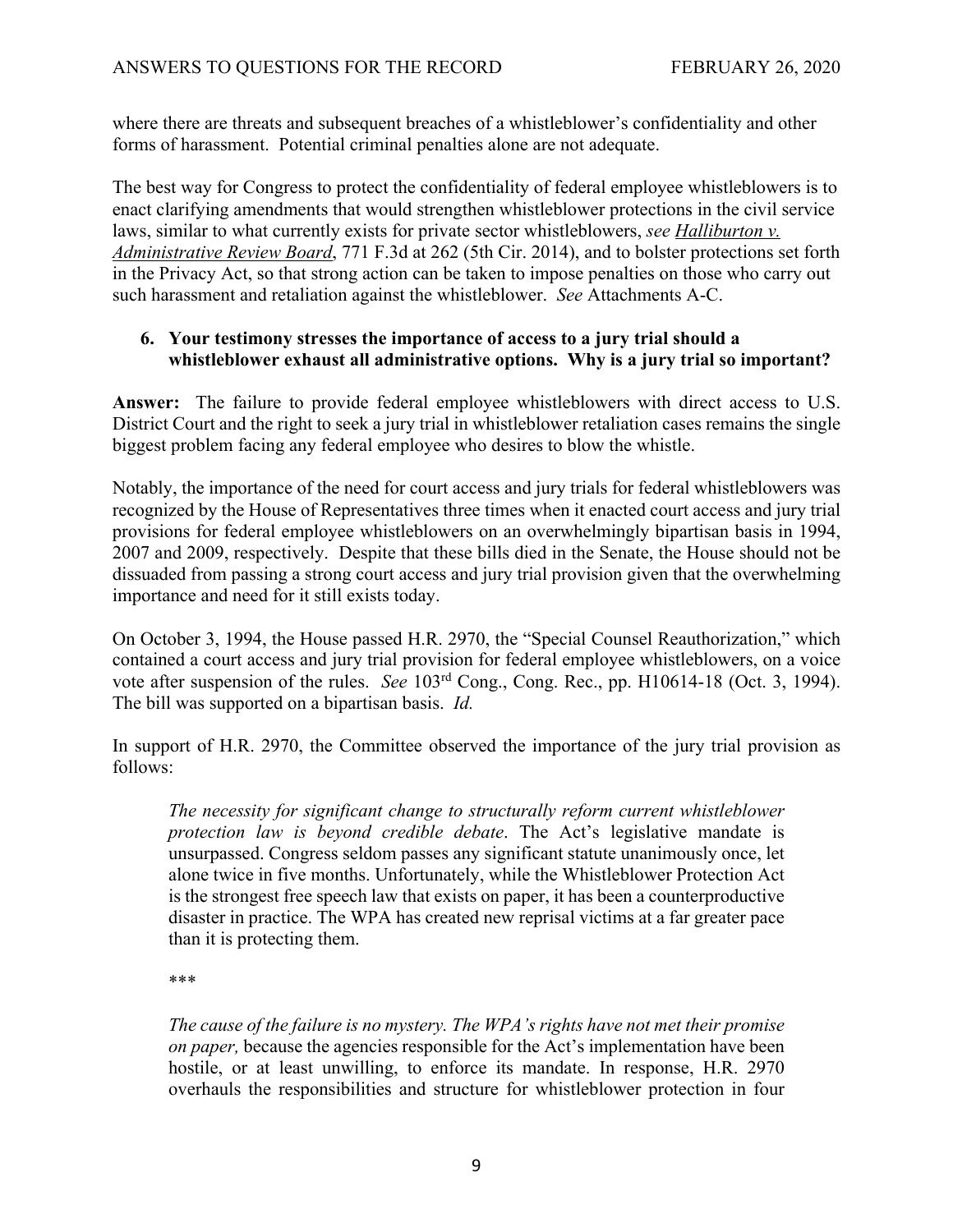areas–agency leadership and management accountability; closing coverage gaps in the scope of statutory protection; *freeing whistleblowers from vulnerability* to abuses of discretion by the Office of Special Counsel; and creating a choice of a system that *offers civil service whistleblowers access to the same due process procedures generally available to American citizens to enforce constitutional rights*.

H.R. Rep. 103-769, 103rd Cong., 2nd. Sess. 1994, 1994 WL 534747 (Sept. 30, 1994) (emphasis added).

On March 14, 2007, the House passed H.R. 985, the "Whistleblower Protection Enhancement Act of 2007," by a strong bipartisan vote of 331-94. H.R. 985 contained a strong court access and jury trial provision for federal employee whistleblowers. In support of H.R. 985 this Committee noted the need for court access and jury trials to address the lengthy delays that whistleblowers have always suffered in the administrative system:

*Too often*, a whistleblower brings his or her case to the OSC or the MSPB and *the case lingers in limbo or a determination occurs so long after the alleged prohibited practice occurred that the fired employee has been without a paycheck for years.* This bill allows whistleblowers access to federal district courts for a trial by jury if the MSPB (or the IG for cases involving national security officials or contractor whistleblowers) does not take action on their claims within 180 days.

H.R. 985, H. Rept. 110-42 (Part 1), "Whistleblower Protection Enhancement Act of 2007," p. 4 (https://www.congress.gov/110/crpt/hrpt42/CRPT-110hrpt42-pt1.pdf) (emphasis added).

On January 28, 2009, the House passed by voice vote<sup>15</sup> an amendment proposed by Rep. Todd Platts (R-PA), to add the text of the Whistleblower Protection Enhancement Act (H.R. 985 in the 110th Congress) to H.R. 1, the American Recovery and Reinvestment Act of 2009. This was the second time in less than two years the House passed the court access and jury trial reform which was considered to be the most important reform that was needed to increase protections for federal employee whistleblowers.

The importance of enacting a court access and jury trial right for federal whistleblowers has been presented time and again. Based on public hearings conducted by this Committee and in the U.S. Senate, there is indeed a strong record demonstrating the importance of this proposal. This includes:

• Professor Robert Vaughn, a highly respected expert on federal employment law, testified before the U.S. Senate as to why federal court access was needed. *See* Senate Hearing 111- 299 (https://www.govinfo.gov/app/details/CHRG-111shrg51786/context);

<sup>15</sup> https://www.congress.gov/bill/111th-congress/house-bill/1/amendments?pageSize=100&page=5.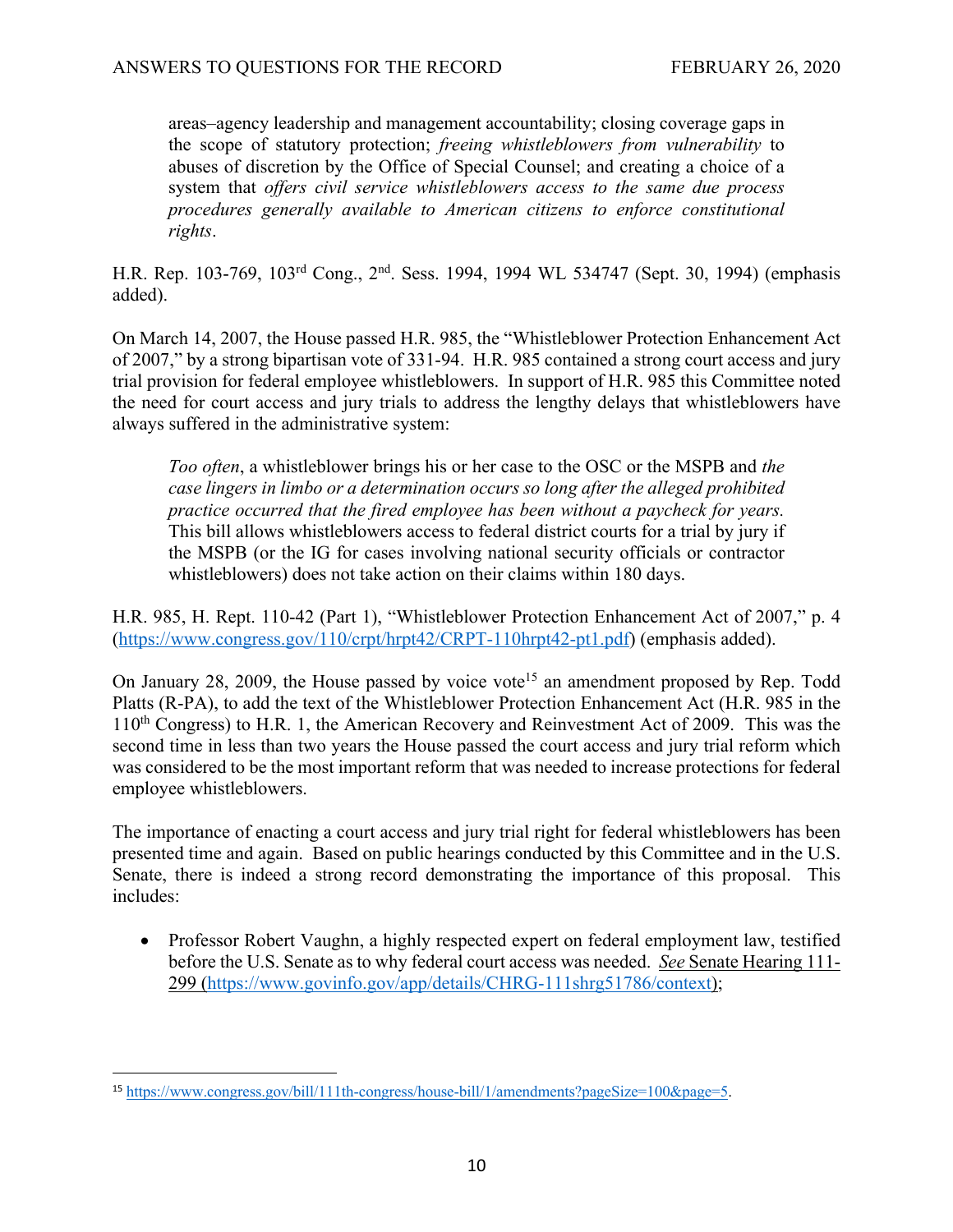- On May 4, 2009 this Committee held a hearing on federal court access for federal employees, and the testimony presented at that hearing demonstrated the importance of jury trials and why this reform was needed.<sup>16</sup>
- Every major "good government" or whistleblower support group has endorsed this reform. A letter placed on the formal record of this Committee was signed by 292 public interest groups strongly endorsing federal court access as the first reform they advocated.17

. Thus, there already exists a strong record before Congress justifying this needed reform and demonstrating its importance.

In addition to the public record previously filed before Congress, this Committee should also be aware of the following:

- In 1991 Congress granted all federal employees the right to file discrimination cases in U.S. District Court. This includes race, sex, age, disability, national origin, and religious discrimination. It also covers complaints alleging retaliation for raising concerns regarding unlawful discrimination.18 Although the MSPB or EEOC would have jurisdiction to hear these cases, employees were given the right to remove their cases into court and have them heard by a jury of their peers. Whistleblower discrimination cases have second-class status. Victims of race, sex, age, or religious discrimination in the federal workforce have the right to file cases in court, but whistleblowers in the federal government do not.
- Under federal law all state, local and municipal employees have the right to file their cases in federal court and seek a jury trial. It is fundamentally unfair for Congress to have provided this right to all non-federal government employees but deny this right to federal workers.
- Since 2017 the MSPB has been without a quorum. As a result, there is a backlog of over 2,500 cases.19 Appointing new Board members, which happens whenever a new President is elected, will not solve this problem, as the fair and just adjudication of the backlog alone will necessarily take years to resolve. It is unfair that whistleblowers must subject their cases to a politically appointed board that has no mandatory judicial qualifications and is subject to the whims of the nominating and appointment process. Federal judges are

<sup>&</sup>lt;sup>16</sup> The House hearing is linked here: https://babel.hathitrust.org/cgi/pt?id=mdp.39015089031192&view=1up&seq=1.

<sup>&</sup>lt;sup>17</sup> The public interest group letter is linked at: https://www.kkc.com/wp-content/uploads/2019/07/publicinterestletter5.14.09.pdf.

<sup>18</sup> The EEOC website explains these processes in detail. *See https://www.eeoc.gov/federal/fed\_employees/lawsuit.cfm.* 

<sup>&</sup>lt;sup>19</sup> On February 11, 2020 the MSPB responded to a Freedom of Information Act request which stated that as of January 31, 2020 there was a total pending backlog of 2,586 cases of which 662 cases involved whistleblower appeals that are still pending before the MSPB.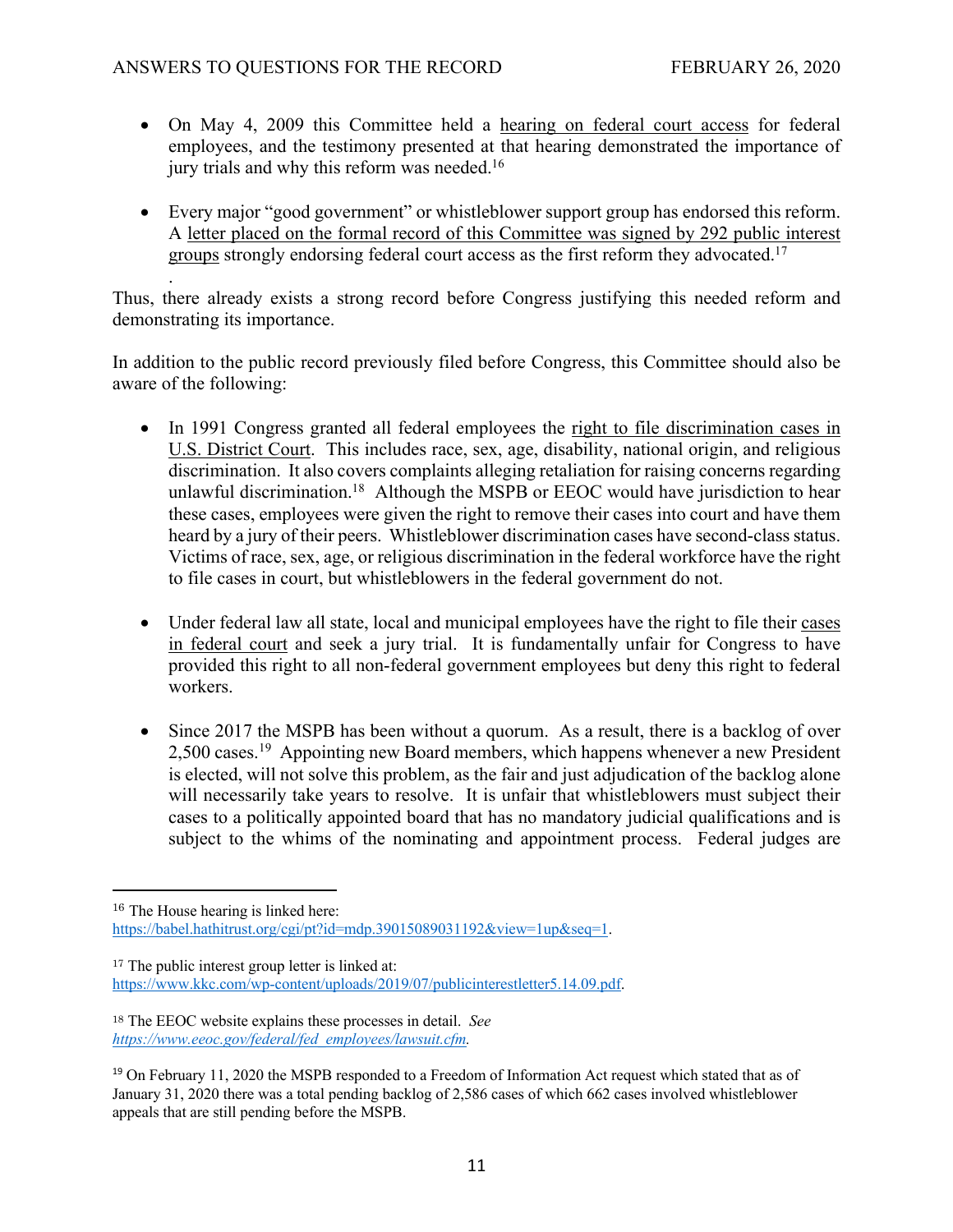appointed for life and must meet judicial qualification standards set by the Senate Judiciary Committee.

- In 1978 federal employees were not the only class of whistleblowers who were required to use administrative agencies to vindicate their rights. In 1978 Congress also passed whistleblower protections under the Atomic Energy Act ("AEA"), which also required all employees to use an administrative process (under the AEA employees had to file with the Department of Labor). Congress responded to the inherent procedural problems created by denying whistleblowers access to U.S. District Court procedures, and Congress amended the AEA to explicitly permit all nuclear safety whistleblowers the right to file in federal court once they exhausted their remedies under the older law (i.e. after 1-year employees could file directly in federal court and seek a *de novo* jury trial). *See* 42 U.S.C. § 5851.
- The amendment to the AEA permitting employees to file cases in federal court has since become the "best practice" for all modern whistleblower laws. For example, the following laws permit whistleblowers to file in federal court after exhausting their administrative remedies: Sarbanes-Oxley Act, Surface Transportation Act, Consumer Product Safety, Consumer Financial Protection, Food Safety, Tax Evasion, Seaman Safety, Railroad Safety Act, National Transit Systems Security Act, and the Atomic Energy Act.
- Likewise, Congress now also permits employees to directly file whistleblower cases in federal court without having to exhaust any administrative remedies. *See* anti-retaliation provisions in the False Claims Act, Defense Contractor protections, Monetary Transactions (i.e. banking Frauds, Securities Exchange Act and Commodity Exchange Act).
- Congress amended other earlier whistleblower laws to create a "kick-out" provision permitting employees to remove their whistleblower cases from an administrative agency to federal court. This process has become the recognized "best practice" in all modern whistleblower retaliation laws.

If anything, the overwhelming record on the importance of court access and jury trials for federal employee whistleblowers is stronger today. There has never been a more urgent need to provide federal employee whistleblowers with the tools that they need to combat retaliation. The "vulnerabilities" that whistleblowers in the federal government face today are not simply the hostility and retaliation they have faced in the past. Today, the entire administrative system created by Congress to adjudicate administrative complaints of whistleblower retaliation is totally broken and there is, at a minimum, a three-year backlog of cases which is rising every day and will take years to address through the MSPB process. That delay alone is intolerable and demonstrates the importance of jury trials to help address the problem. Not only would creating the option of taking a whistleblower case to federal court and seek a jury trial encourage employees to report fraud, waste and abuse, it would create an effective remedy when whistleblowers face retaliation and breaches of confidentiality.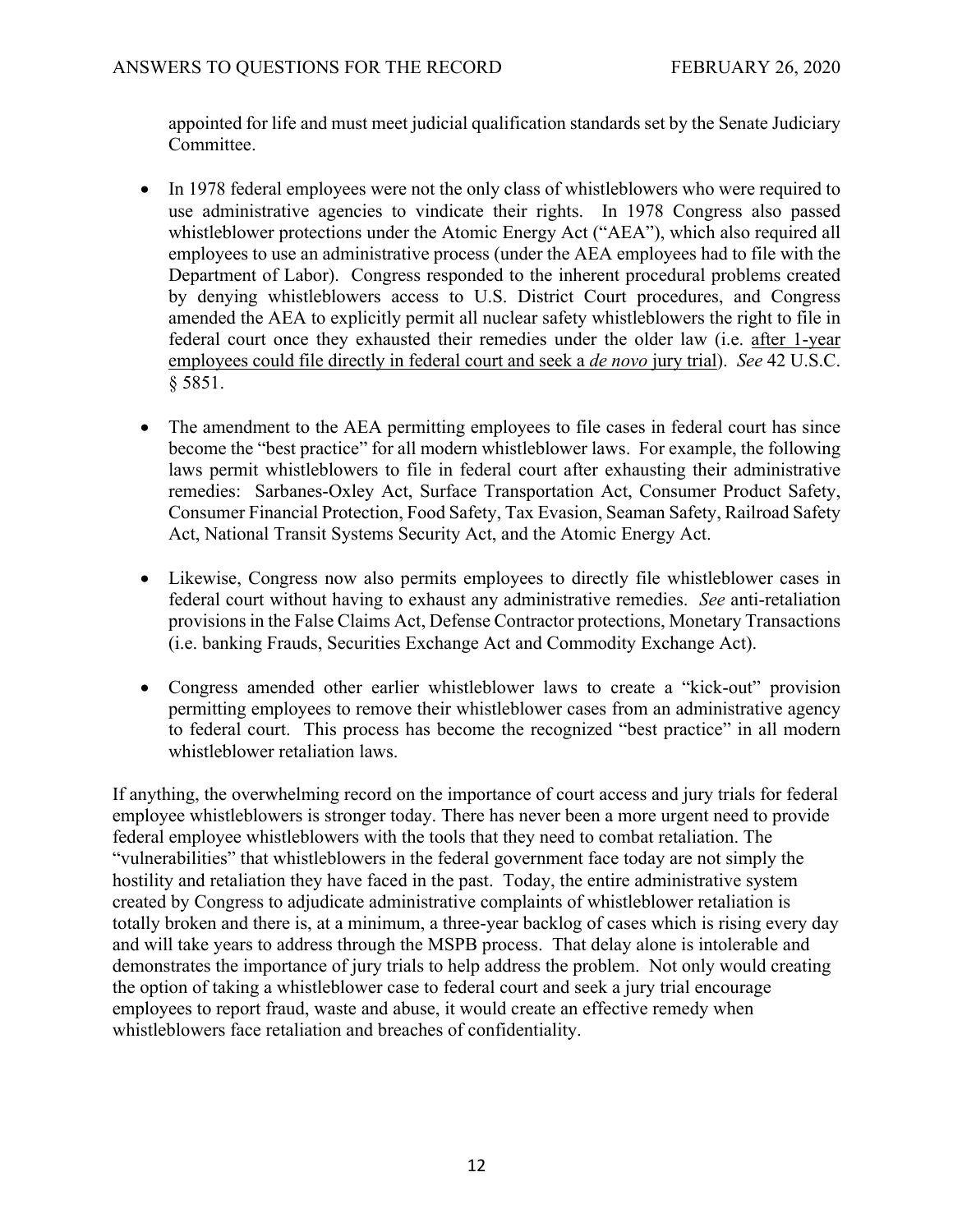## **7. Do you know of any instances in which a retaliatory investigation has been launched in response to a whistleblower coming forward? How could such actions be prevented?**

**Answer:** Yes. Jane Turner was one of the first women to be hired as a Special Agent by the FBI. She led efforts to force the FBI to provide protection for child sex crime victims on North Dakota Indian Reservations. In retaliation for Ms. Turner blowing the whistle on FBI failures within its child sex crime program, Ms. Turner was subjected to a retaliatory investigation by the FBI Inspection Division which reviewed her cases even though her investigative work had not been questioned. The FBI relied on the retaliatory investigation to justify its removal Ms. Turner from her position.

In response to the FBI's retaliatory investigation and removal Ms. Turner filed a FBI whistleblower claim and a claim of discrimination and retaliation under Title VII of the Civil Rights Act. Although the DOJ office that adjudicates FBI whistleblower cases found there was retaliation, Ms. Turner only got vindication from the federal jury in her Title VII discrimination case. After a five-year legal battle against the FBI in federal court a jury awarded Ms. Turner the maximum compensatory damages permitted under Title VII.20

Notably, at Ms. Turner's Title VII jury trial the Assistant U.S. Attorneys ("AUSA") assigned to supervise her cases testified that the FBI's retaliatory investigation of Ms. Turner materially harmed the ability of the U.S. Attorney's Office to prosecute child sex crimes in North Dakota. The ability to sue in federal court conferred the right to compel the testimony of these AUSA's to corroborate Ms. Turner's retaliation claims. The right to compel testimony and take depositions, or even the right to an evidentiary hearing as of right, was not available to Ms. Turner through the administrative whistleblower procedure available to FBI employees under 5 U.S.C. § 2303.

All federal employees should have the right to challenge retaliatory investigations as an adverse personnel action under the various whistleblower statutes. If Congress were to enact the clarifying amendments proposed with this letter it would create a statutory right for all federal employees to seek corrective action and other appropriate remedies if they prove they were subjected to a retaliatory investigation.

This is not a novel issue. The right to challenge retaliatory investigations exists under other laws, including the Civil Rights Act which is applicable to all federal employees and other whistleblower statutes (such as the Sarbanes Oxley Act) that apply to employees in the private sector. Additionally, the Military Whistleblower Protection Act contains an express statutory provision to allow challenges to alleged retaliatory investigations if they are taken in reprisal for a military member making a protected whistleblower disclosure to Congress, an Inspector General, any person in the chain of command, and other designated places. *See* 10 U.S.C. §  $1034(b)(2)(A)(v)$ . If Congress has determined it would not disrupt the military to protect

<sup>20</sup> Senator Charles Grassley Press Statement, "FBI Whistleblower Jane Turner" (Aug. 14, 2007) (https://www.grassley.senate.gov/news/news-releases/fbi-whistleblower-jane-turner).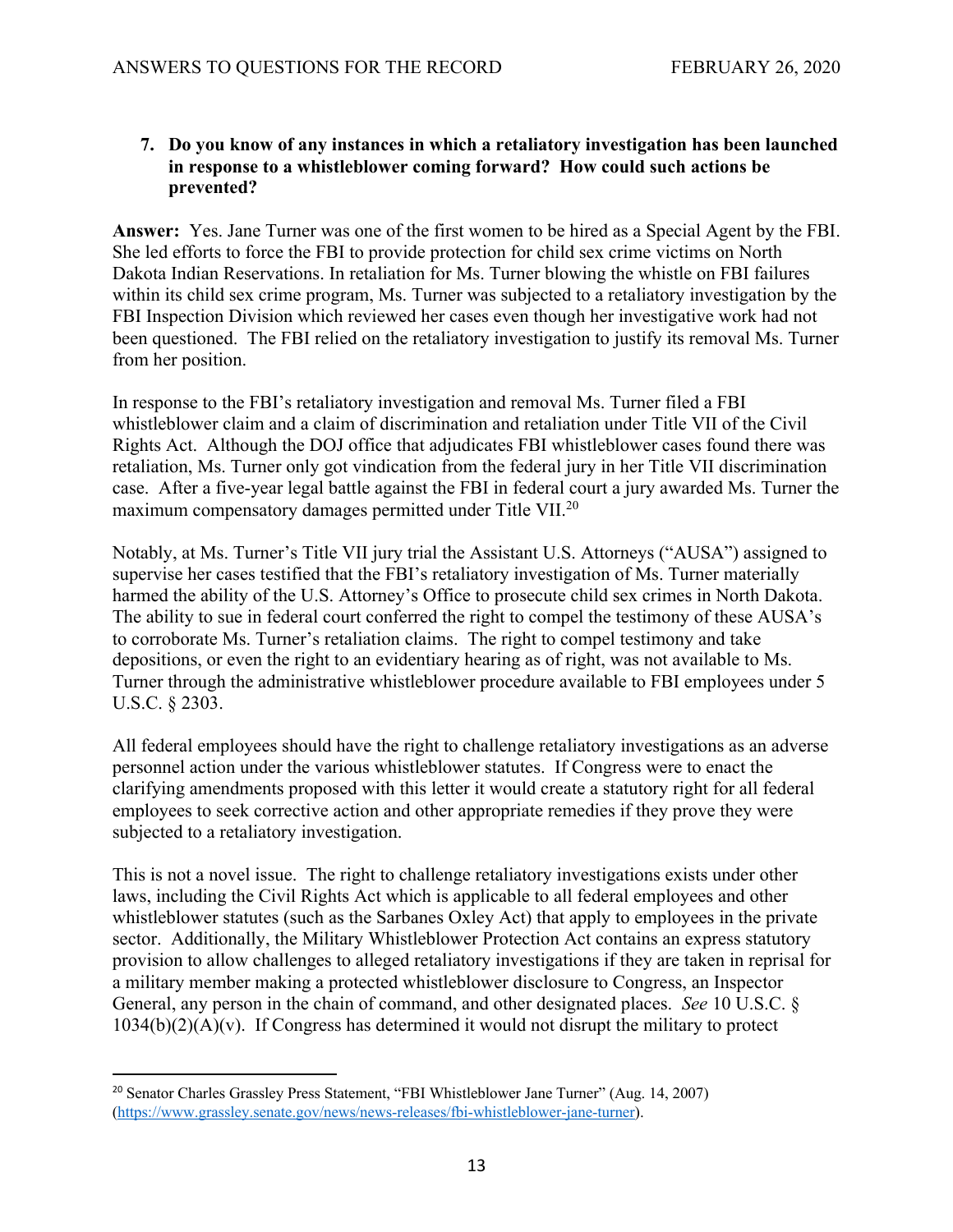military members who are subject to retaliatory investigations for whistleblowing there is no reason why all federal employees cannot have the same rights.

See Attachments A-D, submitted herewith.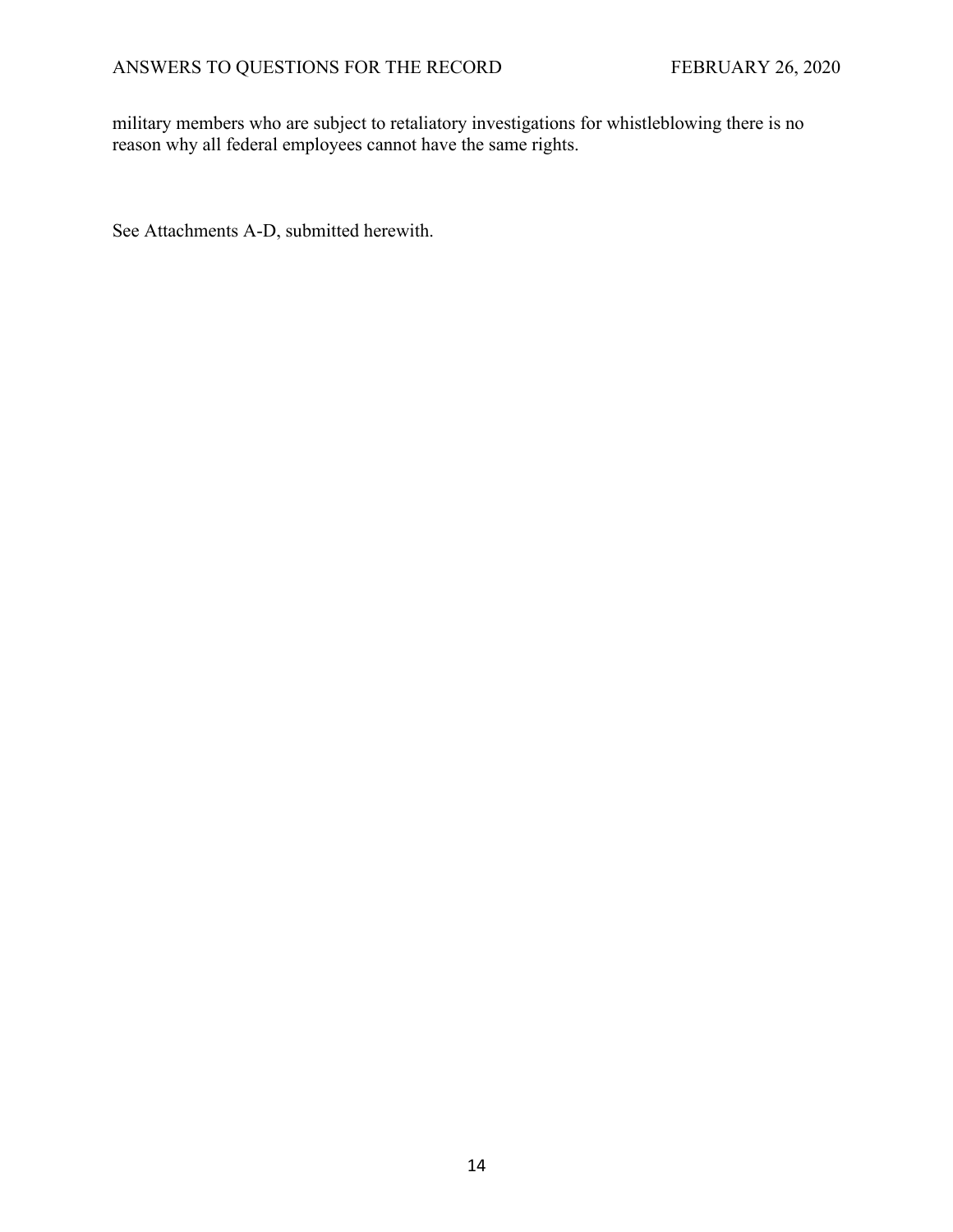# ATTACHMENT "A"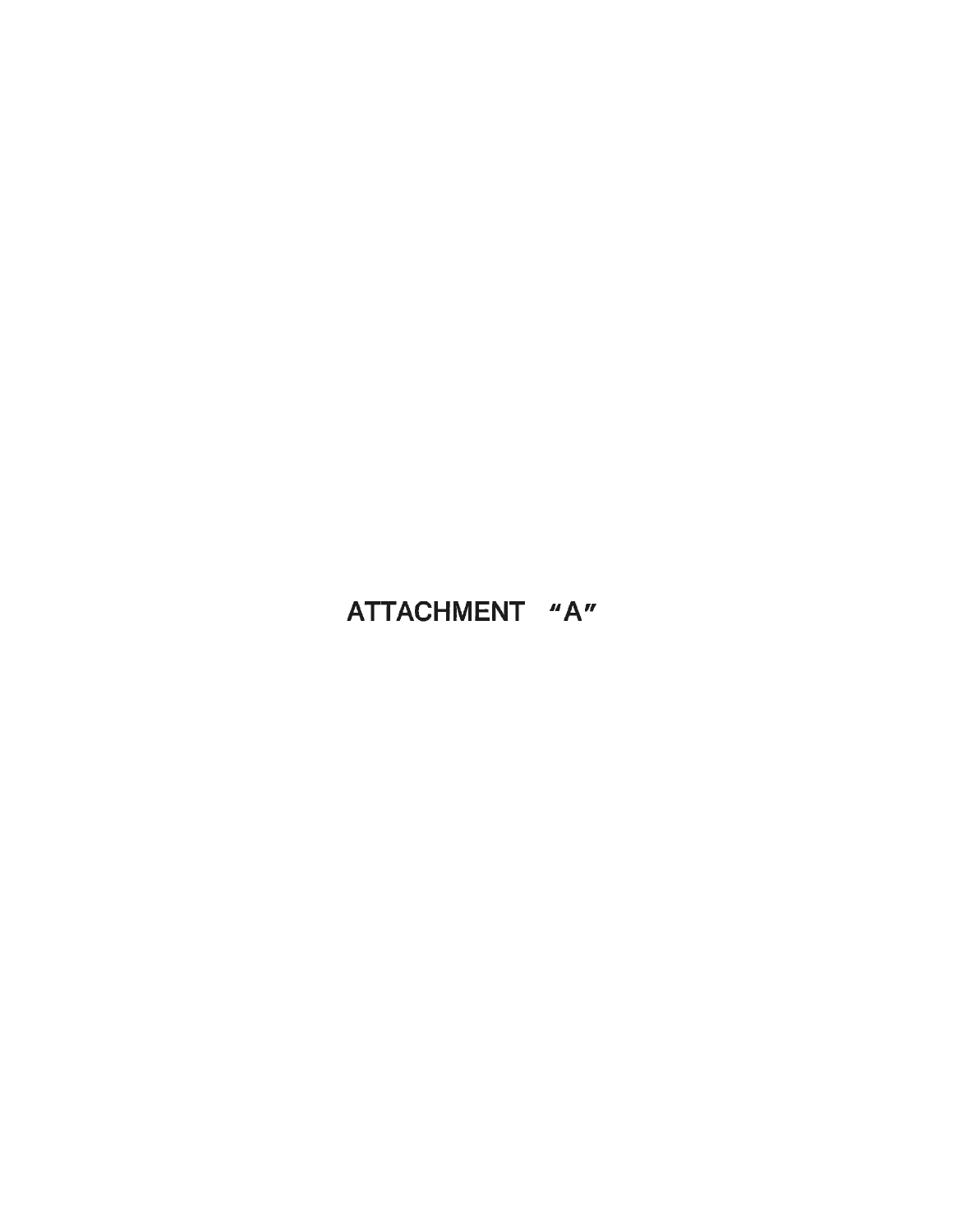#### **ATTACHMENT "A"**

#### TO ANSWERS BY DAVID COLAPINTO **CO-FOUNDER AND GENERAL COUNSEL. NATIONAL WHISTLEBLOWER CENTER**

### IN RESPONSE TO OUESTIONS FOR THE RECORD FOR THE HEARING ON TUESDAY, JANUARY 28, 2020, "PROTECTING THOSE WHO BLOW THE WHISTLE," **HOUSE SUBCOMMITTEE ON GOVERNMENT OPERATIONS**

#### Attachment "A" In Response to Question 2 from Chairman Gerald E. Connolly:

In 5 U.S.C. § 2302(a)(2)(A), add the following language as a clarifying amendment to define what is a "personnel action" that is actionable in a whistleblower claim:

(xiii) the conducting of a retaliatory investigation requested, directed, initiated, or conducted for the primary purpose of punishing, harassing, or ostracizing an employee or applicant for making a protected communication;

(xiv) any discrimination against an employee or applicant in the terms and conditions of employment because of protected whistleblowing activities; or

(xv) to disclose the identity of a whistleblower who has made a confidential disclosure pursuant to 5 U.S.C. § 1213(h), or Sections 7 and 8(H) of the Inspector General Act.

In 5 U.S.C. § 3234(a)(3), add the following language as a clarifying amendment to define what is a "personnel action" that is actionable in a whistleblower claim:

(K) the conducting of a retaliatory investigation requested, directed, initiated, or conducted for the primary purpose of punishing, harassing, or ostracizing an employee or contracting employee for making a protected communication;

(L) any discrimination against an employee or contracting employee in the terms and conditions of employment because of protected whistleblowing activities; or

(M) to disclose the identity of a whistleblower who has made a confidential disclosure pursuant to 5 U.S.C. § 1213(h), or Sections 7 and 8(H) of the Inspector General Act.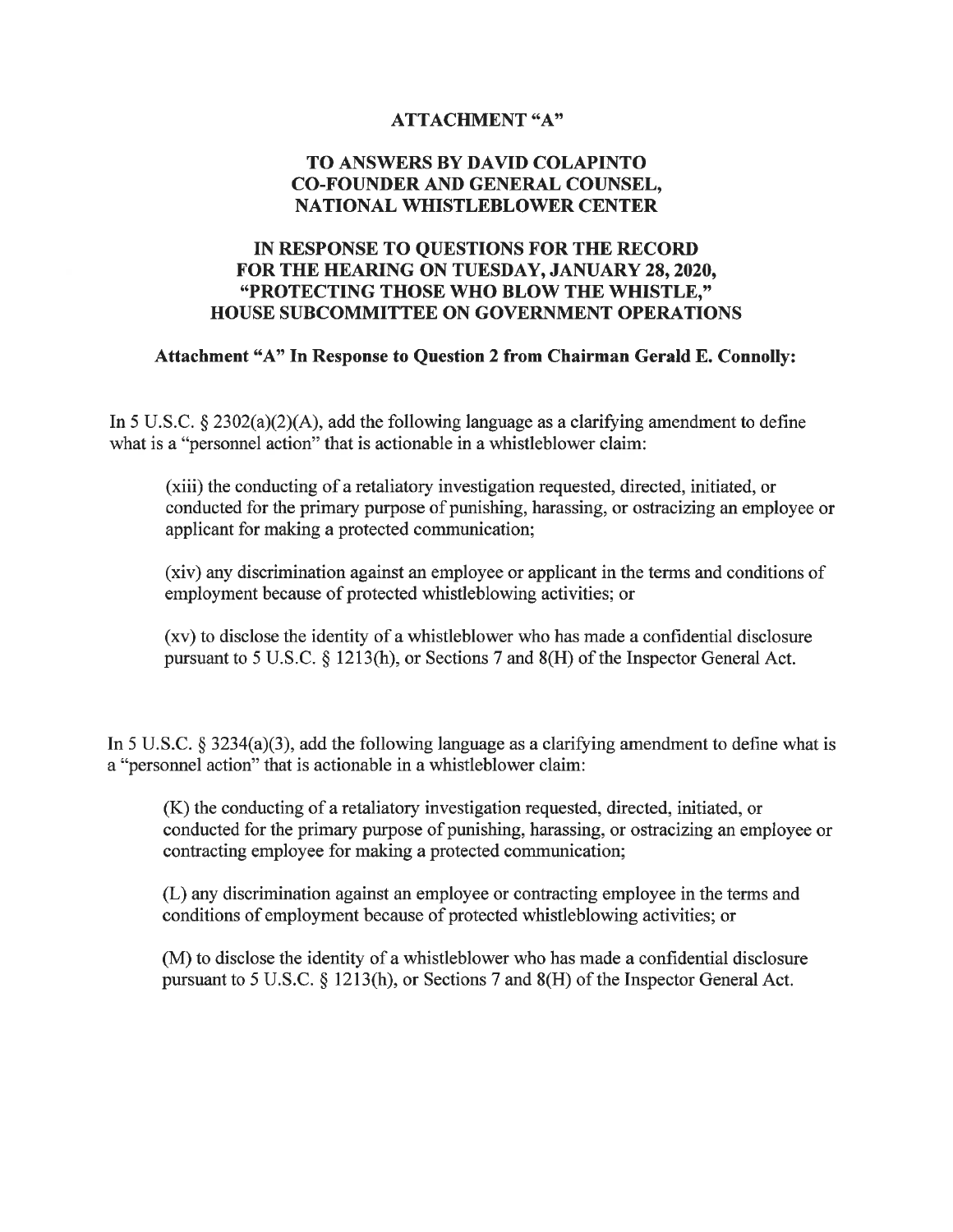# ATTACHMENT "B"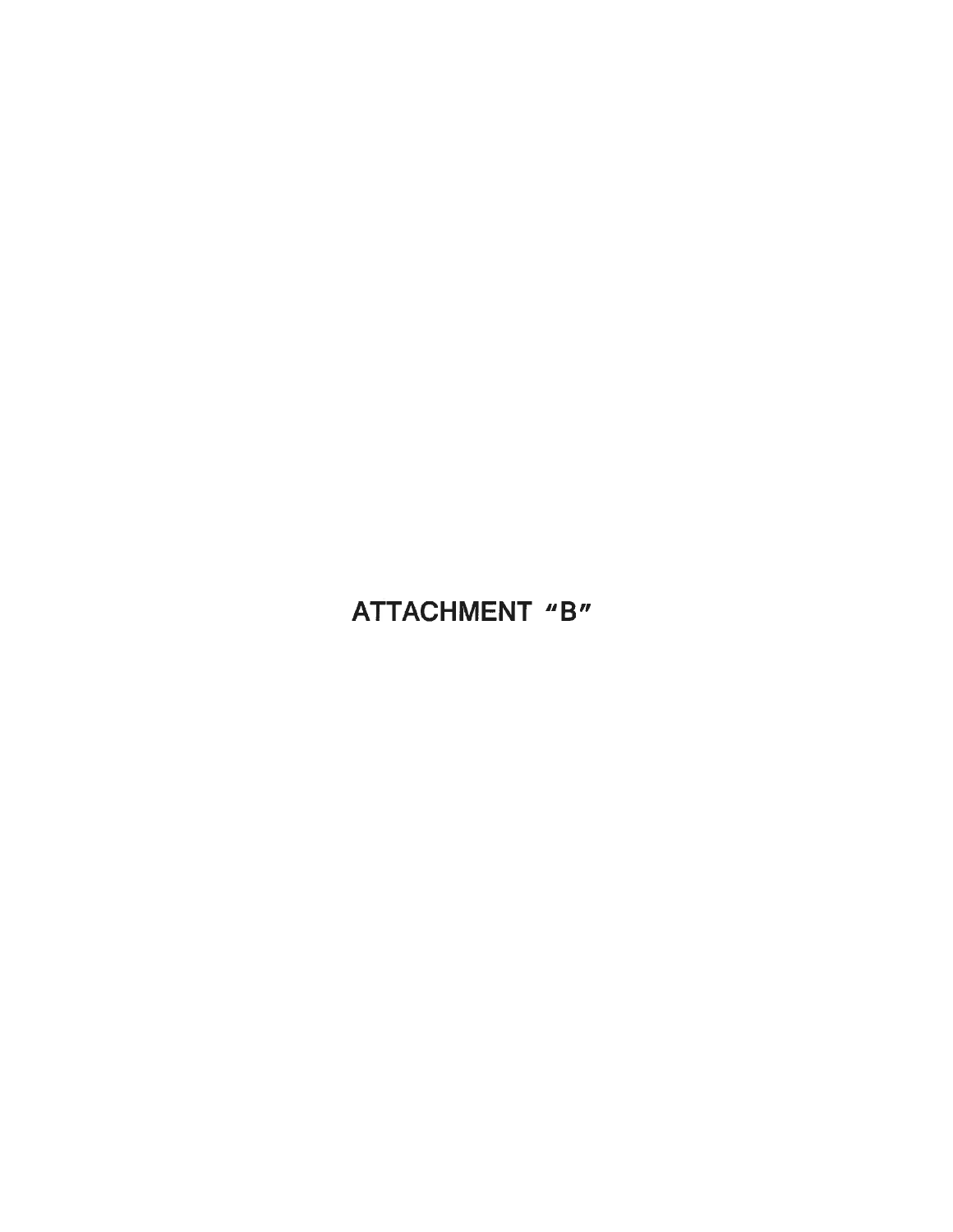### **ATTACHMENT "B"**

# TO ANSWERS BY DAVID COLAPINTO **CO-FOUNDER AND GENERAL COUNSEL. NATIONAL WHISTLEBLOWER CENTER**

# IN RESPONSE TO QUESTIONS FOR THE RECORD FOR THE HEARING ON TUESDAY, JANUARY 28, 2020, "PROTECTING THOSE WHO BLOW THE WHISTLE." **HOUSE SUBCOMMITTEE ON GOVERNMENT OPERATIONS**

#### Attachment "B" In Response to Question 2 from Chairman Gerald E. Connolly:

In 5 U.S.C.  $\S$  552a, the Privacy Act of 1974, enact a clarifying amendment as follows:

 $(a)...(14)$  The term "whistleblower record" means any information that pertains to any person who has filed a confidential or anonymous whistleblower disclosure pursuant to any federal law and shall be considered a "record" for the purpose of this Act without regard to whether the "whistleblower record" is contained in a "system of records."

\*\*\*

 $(g)(1)...(E)$  fails to maintain any whistleblower record in a manner to preserve the confidentiality or anonymity of a whistleblower pursuant to any federal law.

\*\*\*

Add a new subsection  $(g)(4)$  as follows:

(4) In any suit brought under the provisions of subsection  $(g)(1)(C)$ , (D) or (E) of this section in which the court or jury determines that the agency acted in a manner which was intentional or willful, the United States shall be liable to the individual in an amount equal to the sum of-

(A) any actual or compensatory damages (including but not limited to non-pecuniary damages for harm to reputation or emotional distress) sustained by the individual as a result of the refusal or failure in an amount to be determined by the Court or by a jury if requested by the plaintiff;

(B) the sum of \$5,000 for each violation of this Act; and

(C) should the District Court find any violation was committed the Court shall grant all corrective action, preliminary or permanent injunctive relief, and all costs of the action and reasonable attorneys fees incurred by the individual bringing the action;

\*\*\*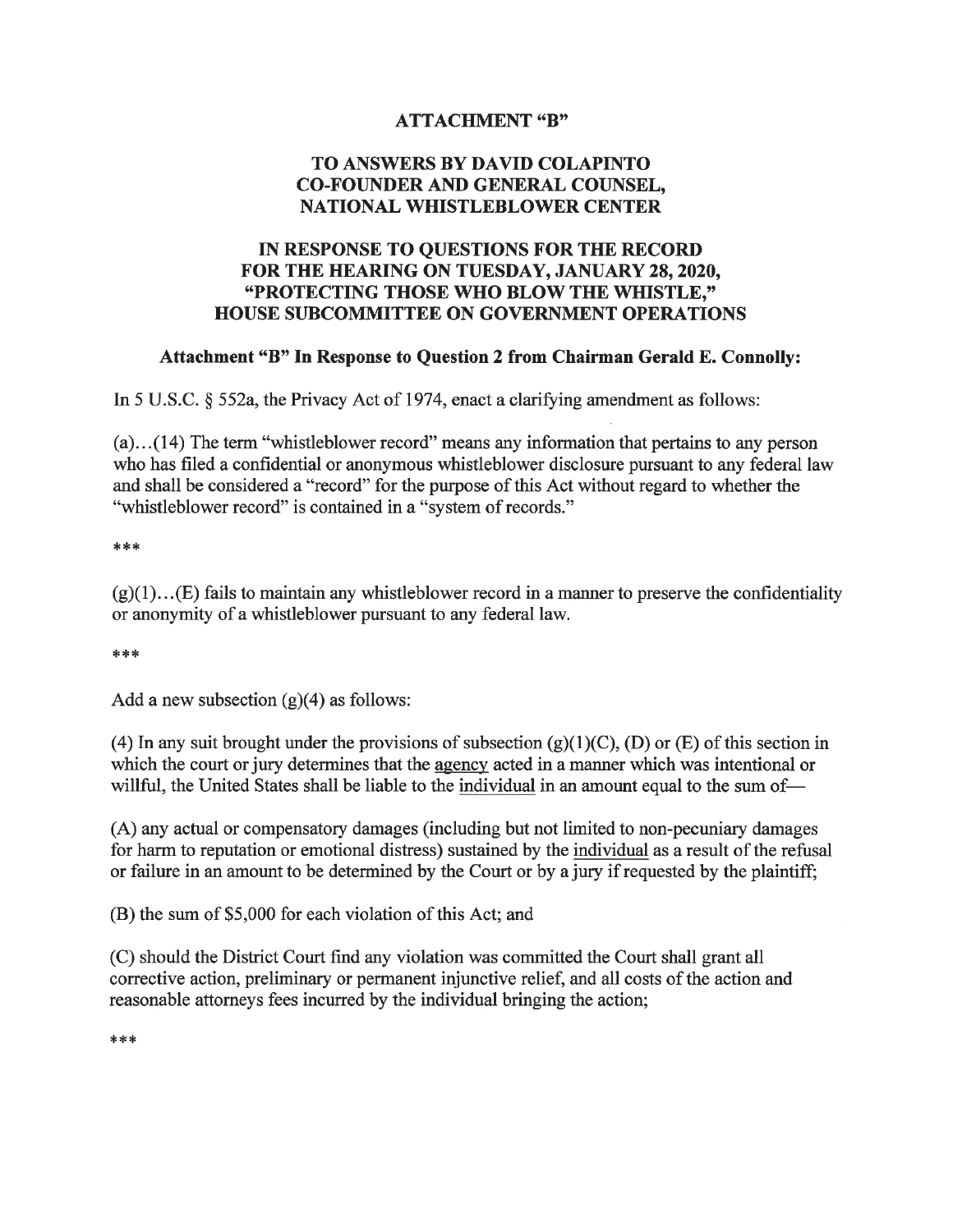Add new criminal penalties in subsection (i) of  $5$  U.S.C.  $\S$  552a as follows:

(4) Any officer or employee of an agency, who by virtue of his employment or official position, has possession of, or access to, whistleblower records which contain individually identifiable information the disclosure of which is prohibited by any federal law, or this section or by rules or regulations established thereunder, and who knowing that disclosure of the specific information is so prohibited, willfully discloses the material in any manner to any person or agency not entitled to receive it, shall be guilty of a Class E felony, imprisoned not less than 1 year and not more than 5 years, and fined not more than \$250,000.

(2) Any person who knowingly and willfully requests or obtains any whistleblower record concerning an individual from an agency under false pretenses shall be guilty of a Class E felony, imprisoned not less than 1 year and not more than 5 years, and fined not more than \$250,000.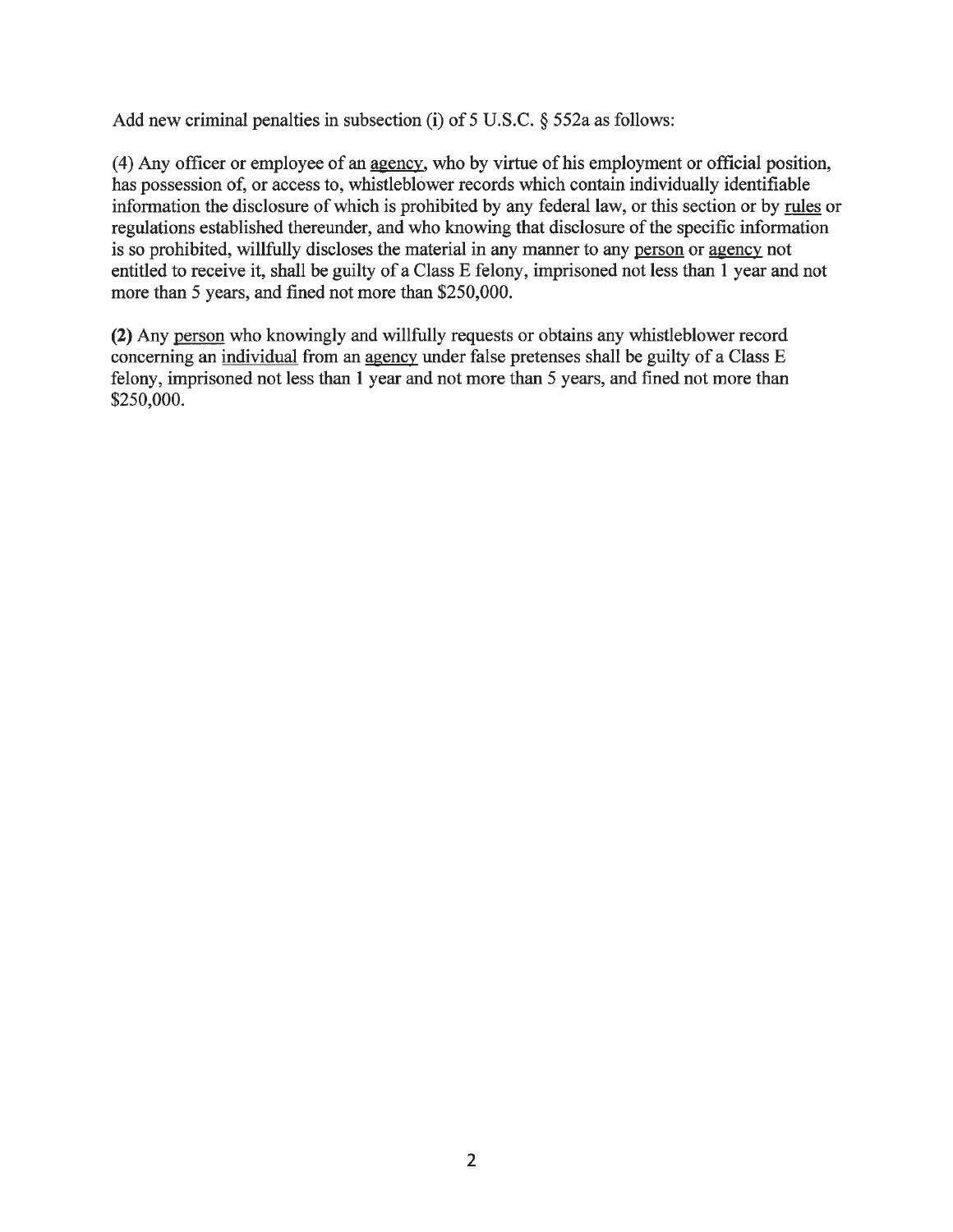ATTACHMENT "C"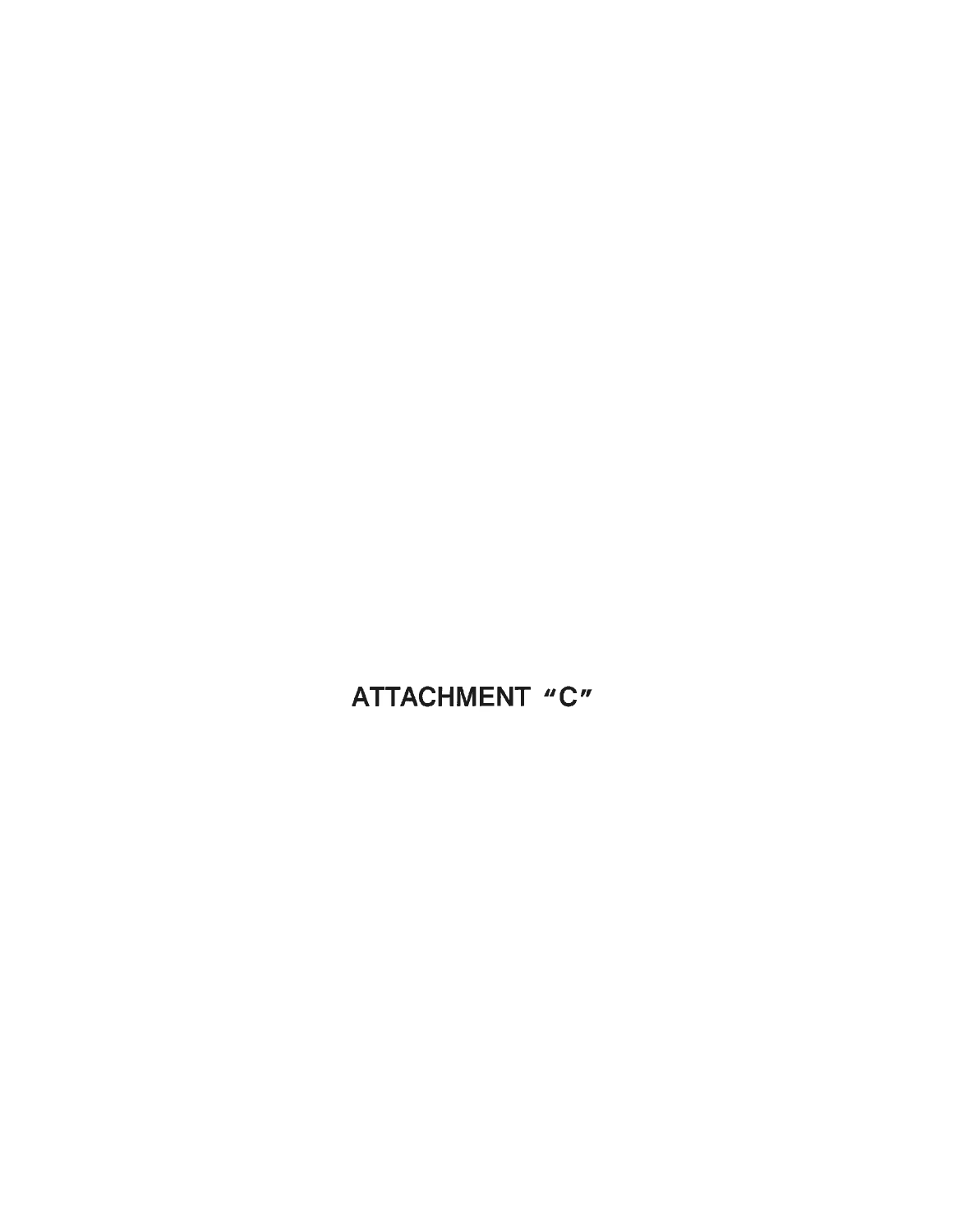#### **ATTACHMENT "C"**

## TO ANSWERS BY DAVID COLAPINTO **CO-FOUNDER AND GENERAL COUNSEL. NATIONAL WHISTLEBLOWER CENTER**

## IN RESPONSE TO QUESTIONS FOR THE RECORD FOR THE HEARING ON TUESDAY, JANUARY 28, 2020, "PROTECTING THOSE WHO BLOW THE WHISTLE," **HOUSE SUBCOMMITTEE ON GOVERNMENT OPERATIONS**

#### Attachment "C" In Response to Question 2 from Chairman Gerald E. Connolly:

In 5 U.S.C.  $\S$  7703, insert the following after subsection (d):

(e) Judicial review based on delay. (1) At any time after 120 calendar days of an employee seeking corrective action pursuant to Title 5, subsection (a) of section 1221 or filing an allegation of a prohibited personnel practice under subsection (a) of 5 USC 1214, an employee may remove his her or case from the Merit System Protection Board or the Office of Special Counsel and initiate proceedings in the appropriate U.S. District Court, or within the U.S. District Court for which the employee resides. Removal shall include all claims filed with either the Merit Systems Protection Board or the Office of Special Counsel.

(2) Removal shall be accomplished by filing a notice of removal to the Merit Systems Protection Board or the Office of Special Counsel, served on all parties to the proceeding, and filing a complaint in the appropriate U.S. District Court within 30 days of the filing of the notice;

(3) The U.S. District Court shall:

- $(i)$ have jurisdiction over all claims raised by the employee under the Civil Service Reform Act, 5 U.S.C. § 2302;
- apply the same burdens of proof as set forth in sections 1214 and 1221 for claims  $(ii)$ alleging a prohibited personnel practice described in section  $2302(b)(8)$  or  $(b)(9)$ ;
- $(iii)$ should the District Court find that an agency committed a prohibited personnel action, grant all corrective action, damages, and attorney fees authorized in sections 5 U.S.C. §§ 1214 and 1221 or otherwise permitted under law;
- may grant preliminary relief, pending a final adjudication;  $(iv)$
- at the request of an employee, waive his or her right to a de novo trial and have the  $(v)$ district court review an order, or part of an order, issued by an Administrative Judge, and issue a final order subject to appeal in the appropriate U.S. Court of Appeals or the U.S. Court of Appeals for the Federal Circuit pursuant to paragraphs (a), (b) and (c) of this section;
- $(vi)$ at the request of the employee, the Office of Special Counsel may participate as an amicus curie or as a representative of the employee;
- at the request of the employee, conduct a trial de novo before a jury.  $(vii)$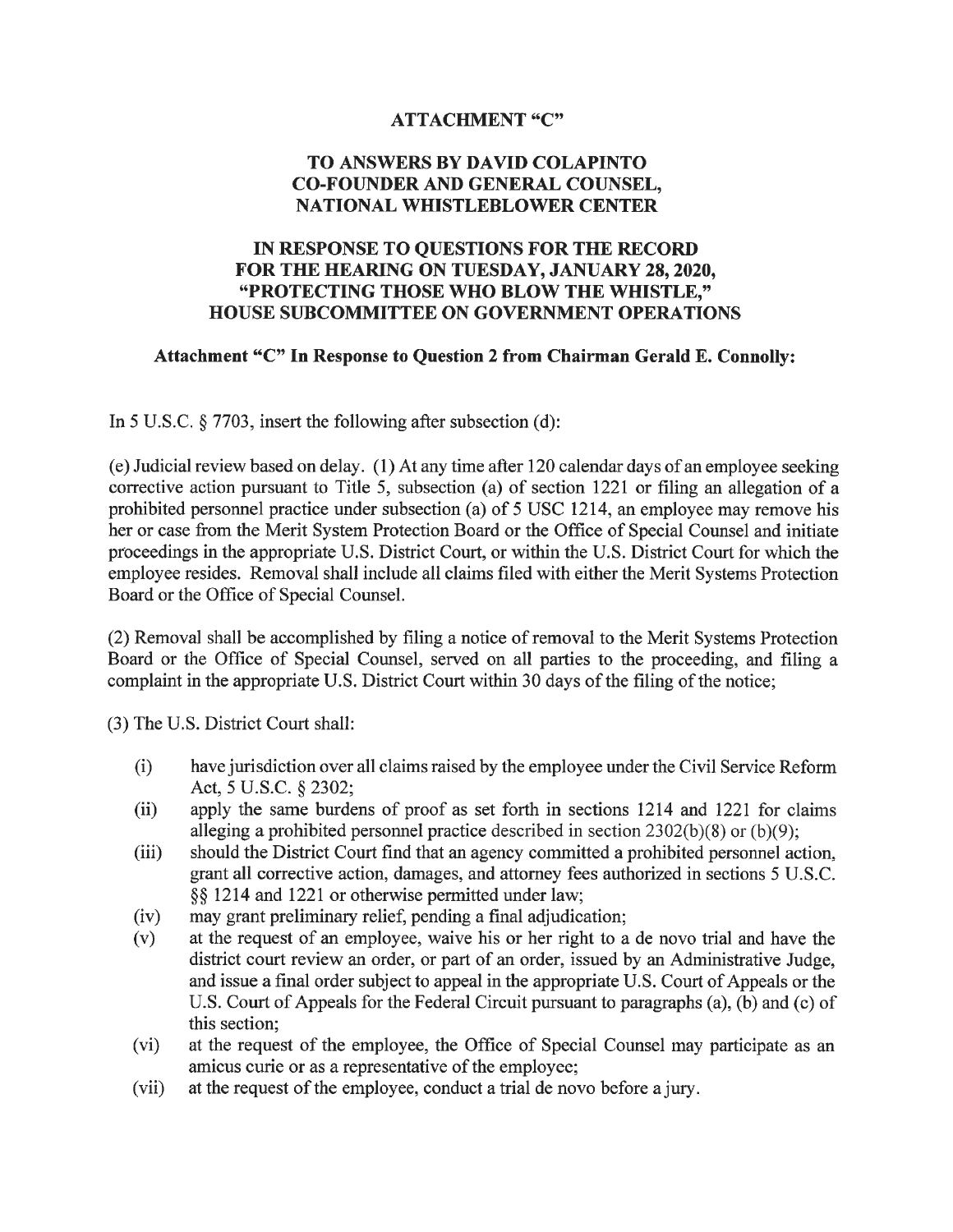(4) The right of an employee to initiate a proceeding in U.S. District Court shall terminate if the Merit Systems Protection Board issues a final enforceable order prior to the filing of the removal action.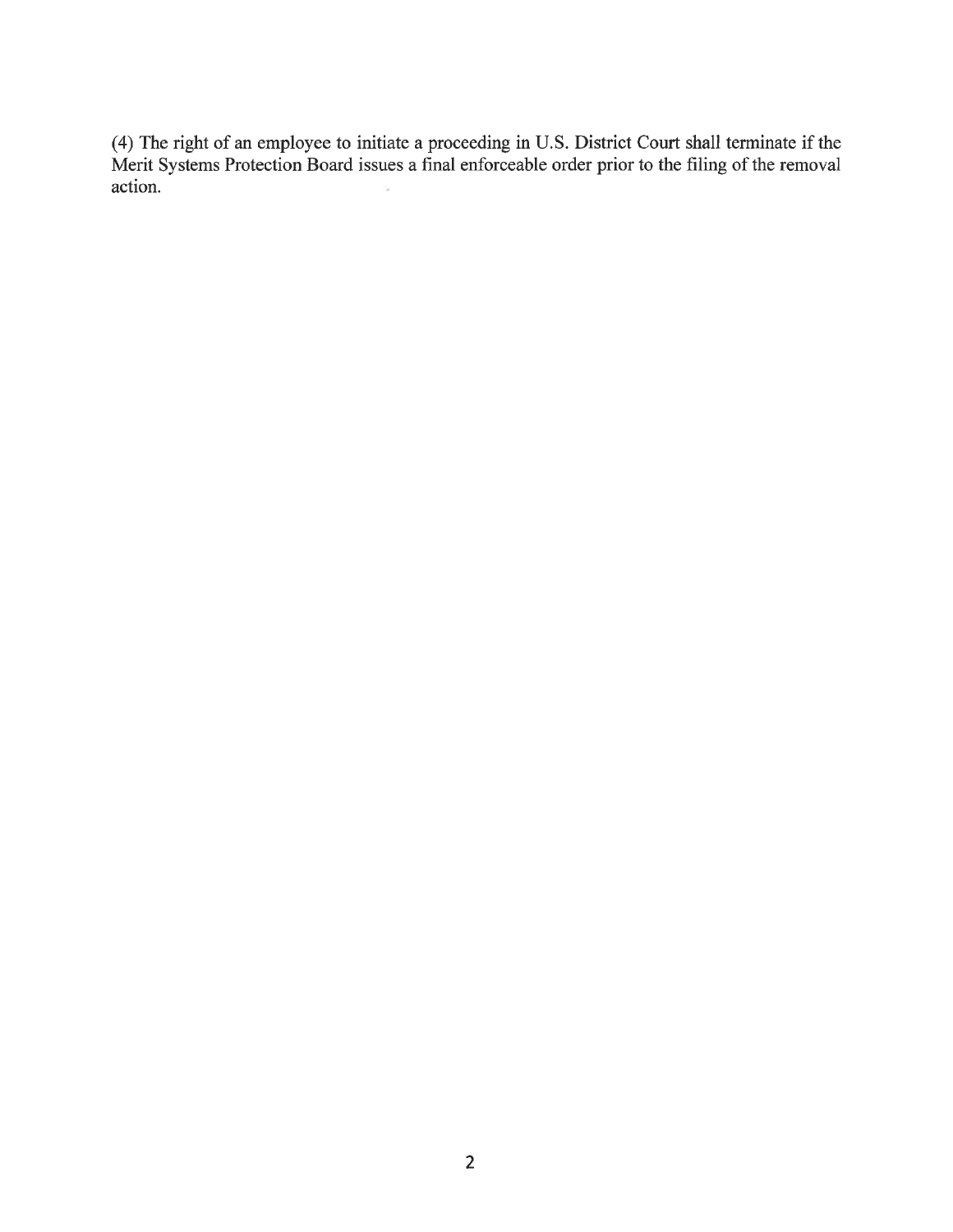# ATTACHMENT "D"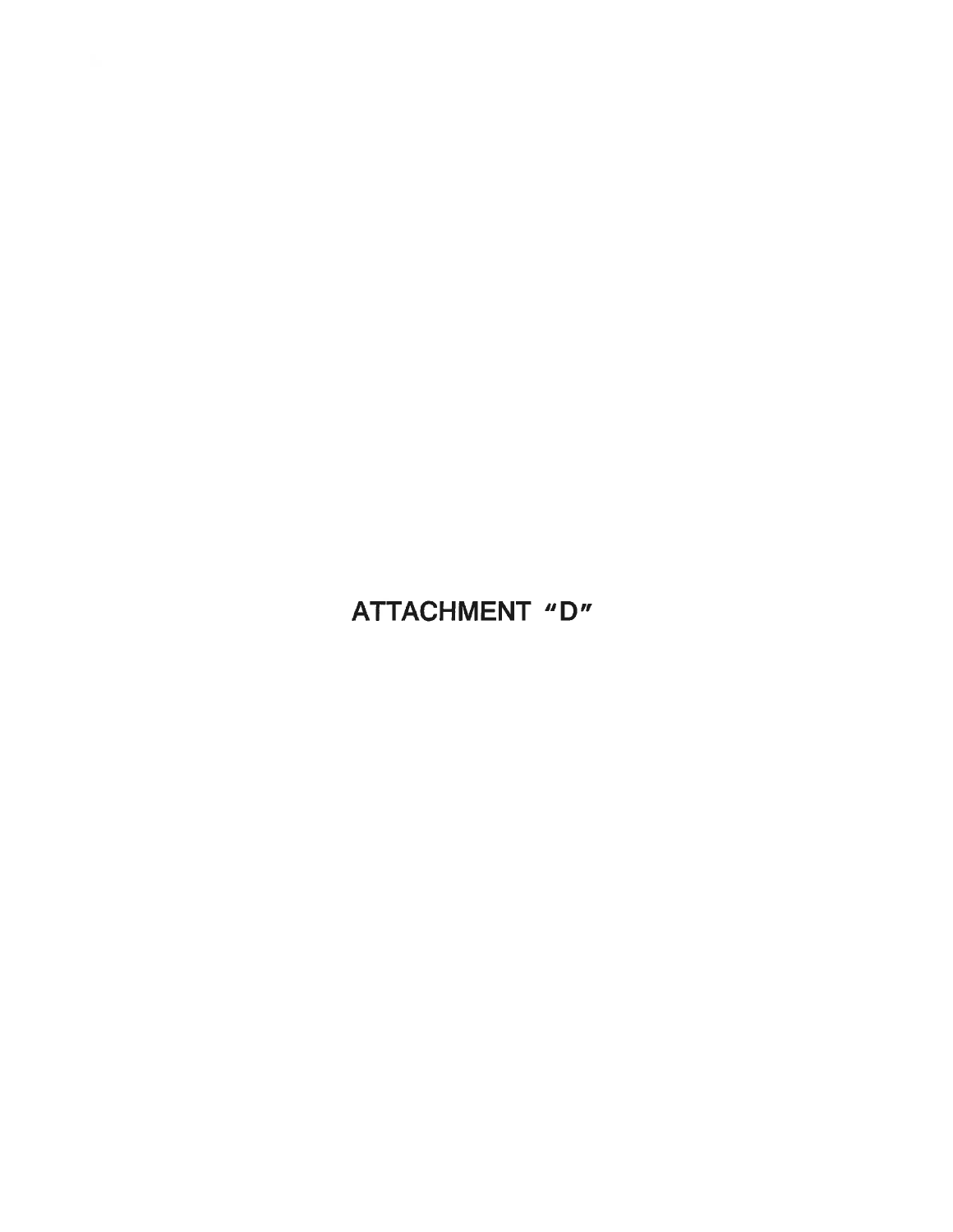# UNITED STATES DISTRICT COURT **EASTERN DISTRICT OF MICHIGAN**

#### **UNITED STATES**

V.

Case: 1:20-cr-20085 Judge: Ludington, Thomas L. MJ: Morris, Patricia T. Filed: 02-12-2020 At 10:37 AM **SEALED MATTER (sk)** 

ろ

BRITTAN J. ATKINSON,

#### **INDICTMENT**

#### THE GRAND JURY CHARGES:

# Count 1 18 U.S.C. §875(c)

On or about November 7, 2019, in the Eastern District of Michigan,

Northern Division, and elsewhere, Brittan J. Atkinson, knowingly sent an email communication in interstate commerce via computer, intending the communication to be a threat to injure the person of another, and knowing that the email message would be viewed as a threat to cause personal injury to the recipient, in that Brittan J. Atkinson sent a threatening email to an attorney whose identity is known to the grand jury and who represents a whistleblower, in which Atkinson stated, in part, "All traitors must die miserable deaths. Those that represent traitors shall meet the same fate[.] We will hunt you down and bleed you out like the pigs you are. We have nothing but time, and you are running out of it. Keep looking over your

1